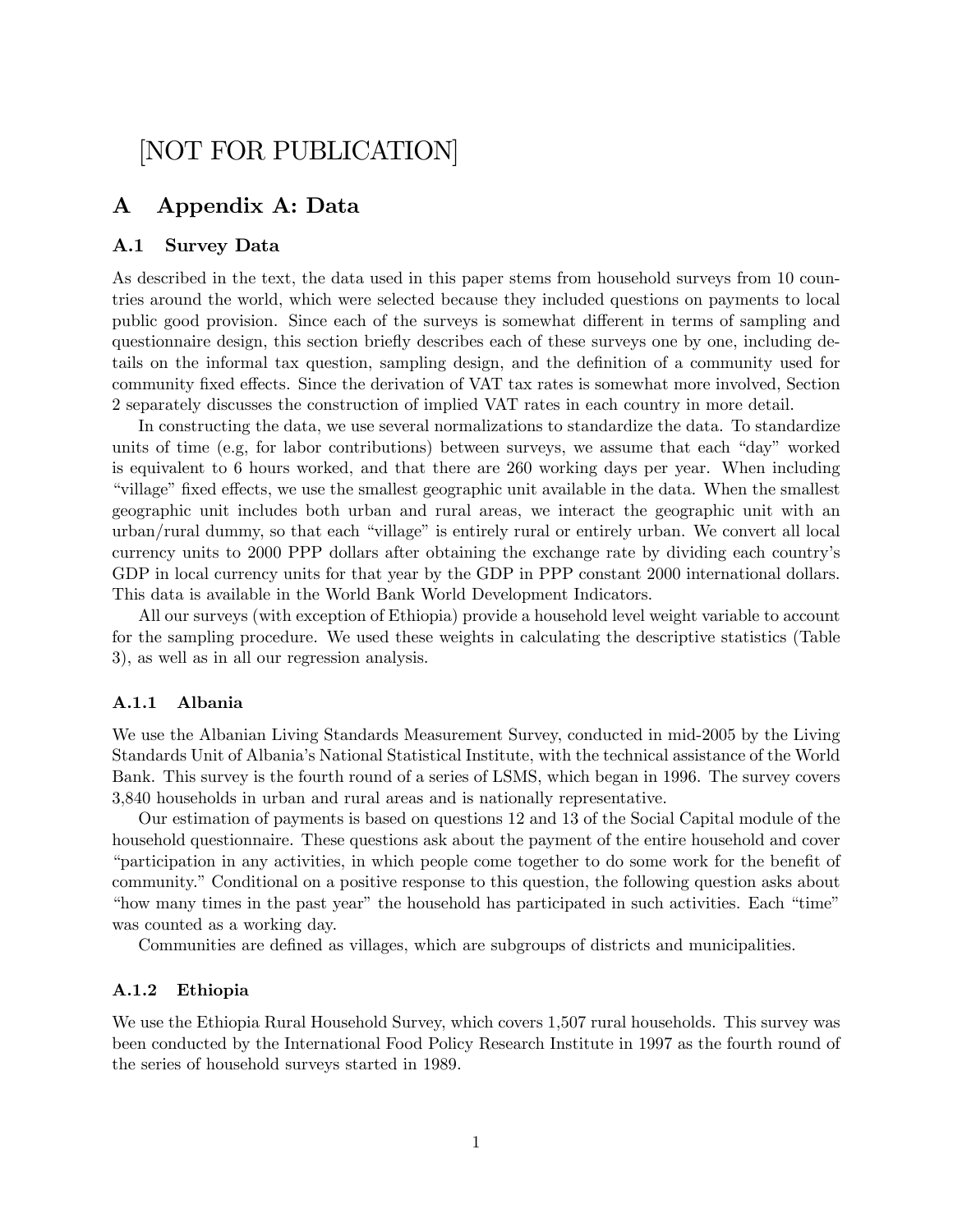We examine questions from the Community Work section of the household questionnaire. The first question asks whether the "household engaged in community work in the last 12 months." The following question inquires about "how many days the household engaged in community work." The survey documentation notes that "... these data are not nationally representative. However, they can be considered broadly representative of households in non-pastoralist farming systems as of 1994."

Communities are defined as peasant associations, which are subgroups of regions and woredas (subdistricts).

## A.1.3 Guatemala

We use the Guatemala Living Standards Survey (Encuesta Nacional Sobre Condiciones de Vida), which covers 8,940 household in rural as well as urban areas. This nationally representative survey was conducted in 2000 by the Guatemalan National Statistics Institute, with the technical and Önancial assistance of the World Bank and the Inter-American Development Bank.

We used question II.A.1.1, which asks whether households "participate in the collective construction of community works (roads, schools, etc)." Two other questions, II.A.1.h and IX.E.3, which asked respectively about cash or in-kind donations and the amount of hours contributed per household, were not used. The decision to exclude those is due to the ambiguity of the former and the fact that the recall period of the latter was only one day.

Communities are defined as sectors, which are subgroups of regions, departments, and municipios.

# A.1.4 Indonesia

We use Wave I of the Indonesian Health and Education Service Survey, which was conducted by Gadjah Mada University and the World Bank as a baseline survey for the evaluation of the PNPM-Generasi program (see Olken, Onishi and Wong 2008). The survey was conducted in June  $-$  August 2007, and took place in rural areas of 5 provinces in Indonesia. 12,000 households were interviewed, spread over approximately 2,400 villages. Because the survey followed the placement of the PNPM-Generasi program (and associated control areas), the 20% richest districts in each province are not included.

We designed short modules on informal taxation administered to households and to village heads. The module began by asking "Has there been community activities in repair/ cleaning/ maintenance/ construction of village/neighborhood infrastructure and facilities during the last 12 months?" If yes, the household was asked if they participated in the activities, and if so, what type of activity (road/bridge, schools, water/sanitation systems, irrigation systems, or religious/cemetery projects). Households were then asked how many total person-hours the household contributed as well as total cash and materials payments over the previous 12 months. Finally, both households and village heads were asked a series of questions about who decides how much each household should contribution and the sanctions for non-contribution; these questions are described in detail in the text.

Communities are defined as villages, which are subgroups of provinces, districts, and subdistricts.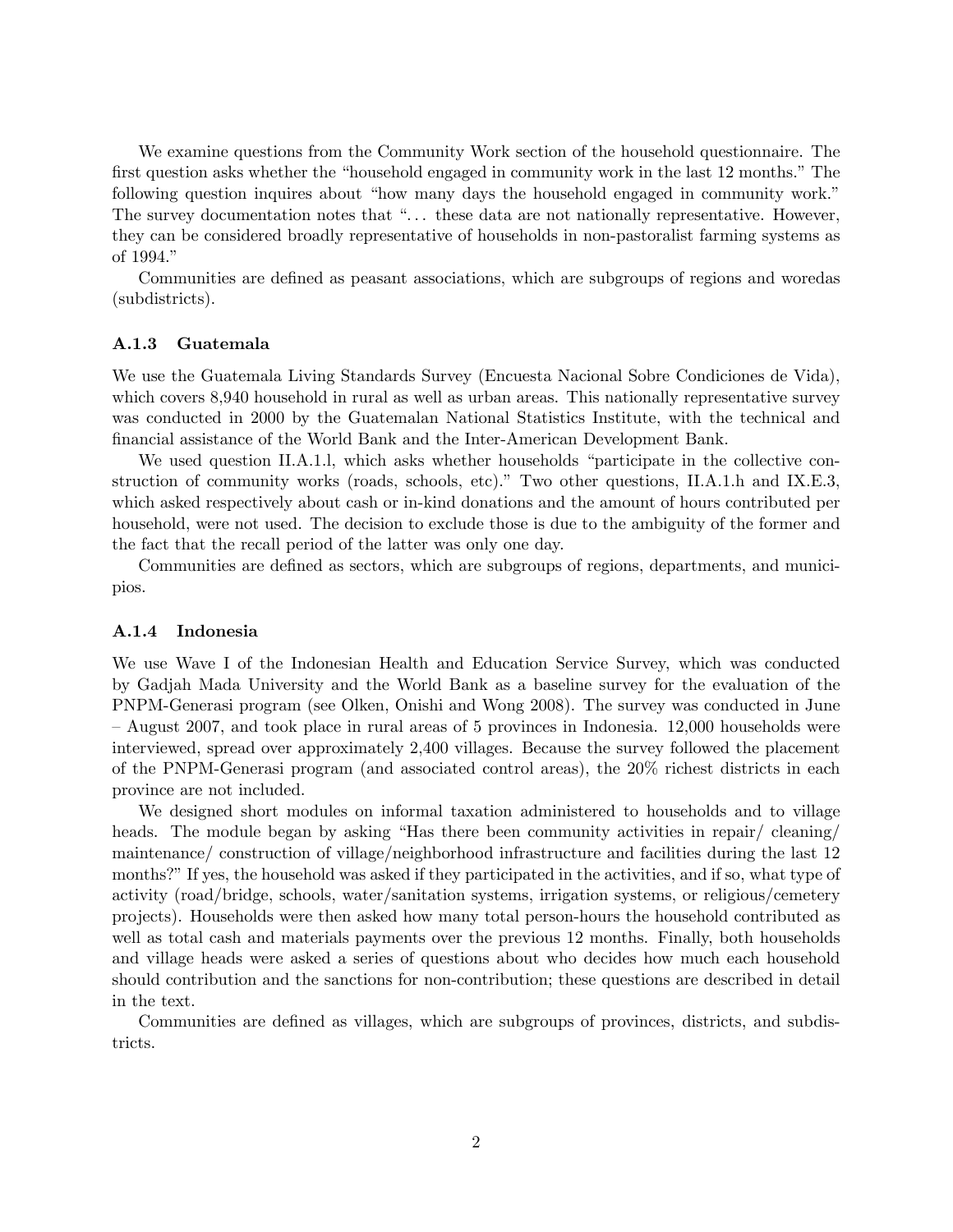#### A.1.5 Nigeria

We examine the 2004 Nigerian Living Standards Survey. This nationally representative survey is a continuation of the series of National Integrated Surveys of Households conducted since 1981 by Federal Office of Statistics of Nigeria. The survey collected data on 19,158 households from September 2003 to August 2004.

We use questions four and five of section eight, Social Capital and Community Participation. These questions asked "Do you or any member of your household participate in community pro $gram(s)$ ?" and, if yes, "Which of the following programs do you or a member of your household participate in?" We include in our estimation participation in the following categories: "construction of community school," "maintenance of community roads and bridges," and participation "in community development project." While the survey does not specify a recall period for these questions, the instructions to the interviewer specify a recall period of 1 year for the previous question regarding "Coping Mechanisms in times of need." We therefore take the recall period as 1 year.

Communities are defined as the urban or rural subsections of unique rics, which are subgroups of states.

# A.1.6 Nicaragua

We use data from the second Nicaraguan LSMS, "Encuesta Nacional de Hogares sobre Medición de Niveles de Vida.î They survey was conducted in 1998 by the National Institute for Statistics and the Census of Nicaragua with technical assistance from the World Bank. It covers 4,209 households in both urban and rural areas of all 15 departments and two autonomous regions, and is nationally representative

Question 57 of the household survey asks about household payments to construction and/or improvement of public facilities, such as schools, health centers, etc. The question also asks the respondent to indicate what "the contribution of this household was/were," allowing us to separate labor and monetary payments. Note, however, that question 57 is conditional on a question 55, which asks households whether they were beneficiaries of any construction or improvement projects. Thus, our estimation is a lower-bound for the real proportion of household payments, since households who do not receive benefits might also contribute.

Communities are defined as segementos, which are subgroups of departamentos, municipios, and areas de supervision.

#### A.1.7 Panama

The 2003 Panama Living Standards Survey, Encuesta de Niveles de Vida, provides data from 6,363 households in rural and urban areas, and is nationally representative. It was designed and conducted by the Panamanian Ministry of Economy and Finance with the assistance of the World Bank.

Questions 2.A.1.a and 2.A.1.e ask households whether they have participated in works to benefit their or other communities (roads, schools, etc.) and whether they have donated money or goods for community works over the past 12 months.

Communities are defined as corregimientos, which are subgroups of regions, provinces, and districts.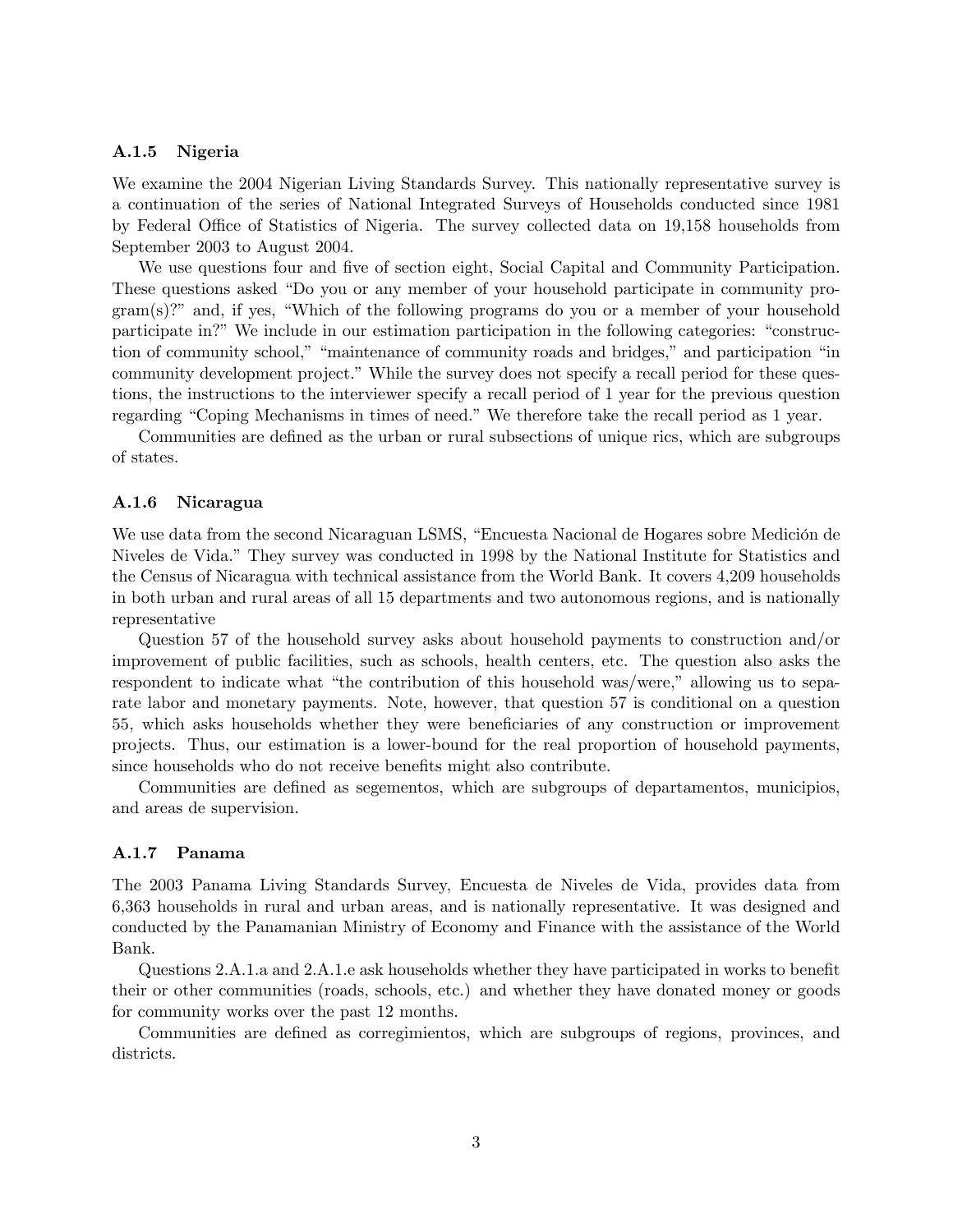# A.1.8 Philippines

We use the baseline survey of the KALAHI-CIDSS project for the Philippines (see Chase and Holmemo 2005). It was conducted by the World Bank by the Asia-Pacific Policy Center as a baseline for the evaluation of the KALAHI program, and covers 2,401 households. Due to the goals of the project, these households were selected only from rural areas of the 42 poorest provinces in the country, although each of the three geographical areas of the Philippines are represented.

Question 1a, part E of the household survey asks whether households participate in community projects: "Over the past six months, did you or any member of your family participate in any bayanihan in the barangay?îIf yes, question 1ai asks for the three main activities and 1aiii provides a measure of the total time contributed to these three (per hours) for the period of the six months preceding the administration of the survey. We used a ratio of 6 hours per working day to convert the data to a daily measure. For our measure of participation, we included activities related to public cleaning, beautification, repair, construction, and other infrastructure work.

Communities are defines as barangays, which are subgroups of provinces and municipalities.

#### A.1.9 Vietnam

The 2002 Vietnam LSMS survey is nationally representative and covers 29,532 households in both rural and urban areas. The survey was conducted by the General Statistical Office of Vietnam with technical assistance from the World Bank.

Question 3.18 of the household survey asks: "Have you contributed any public working days?" If yes, labor quantity information is provided in question  $3.19:$  "In the past 12 months how many public working days without pay did you contribute?"

Information on monetary donations is found in question 6.b.3.1.402, which asks whether contributions were made in the last 12 months to public labor, and question 6.b.3.2.402 which asks the monetary value given in the last 12 months.

Communities are defined as communes/towns, which are subgroups of provinces/cities and districts.

#### A.1.10 Zambia

The 1998 Zambia Living Conditions Monitoring Survey is nationally representative and covers 16,710 rural and urban households. The survey was conducted by the Central Statistical Office of Zambia.

Question 13.3 asks whether certain community projects (building/rehabilitations of school, health facility, roads, etc.) took place in the previous five years. If yes, question 13.18 of the household survey asks: "Did any member of your household participate in provision of materials, labour, management, or funds to the project?" Respondents can specify which of these categories they contributed, if any.

Communities are defined as centralities, which are subgroups of provinces, districts, census supervisory areas, standard enumeration areas, and stratum.

# A.2 Construction of formal taxation variables

We construct formal taxation payments for all countries for which we have data on the quantity of informal tax payments: Albania, Ethiopia, Indonesia, and the Philippines. We consider both direct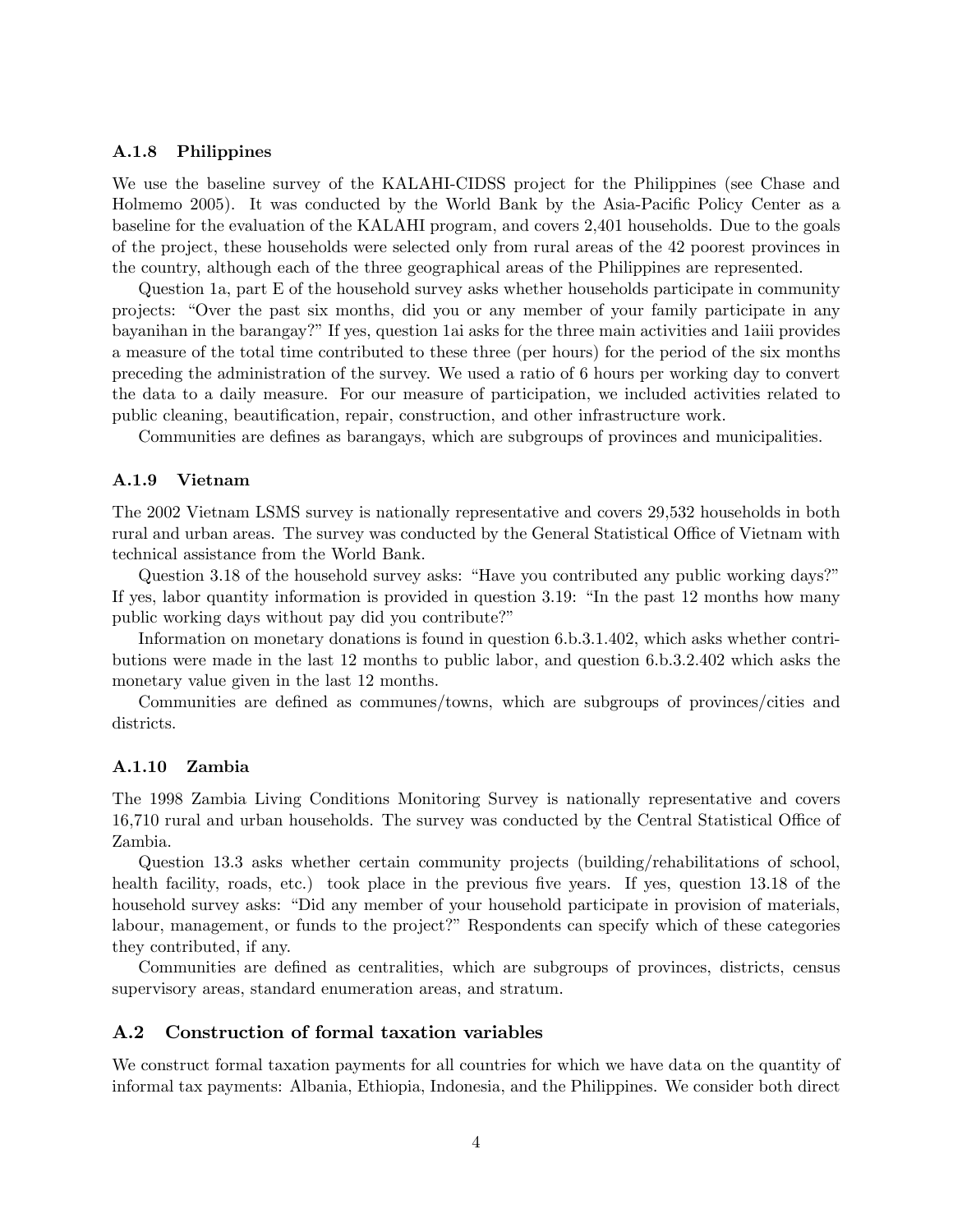tax payments by households, as well as indirect payments in the form of consumption taxes.

#### A.2.1 Direct taxes

To capture direct tax payments, we use all available questions in household surveys that measure taxation directly, either as part of household expenditure or as part of non-farm business expenditures. Appendix Table 1 (below) shows all these variables and their questions and recall periods. We use the listed recall periods to normalize taxes to an annual basis.

#### A.2.2 Indirect taxes

The tax structure of each country was investigated to determine the sources of indirect taxation for households. To maintain comparable construction of the variable across countries, we estimate indirect taxes as total value-added tax (VAT) combined with excise taxes paid on fuel, tobacco, and alcohol. Note that this measure does not include tariffs on imports and exports, which are a non-trivial component of indirect formal taxation in developing countries.

We construct the VAT base to include household expenditures unrelated to health, food, or education, as these categories are usually VAT exempt. Even to the extent that food is subject to VAT, since food purchases are predominantly in the informal sector, they are likely to be de facto exempt from VAT in our sample countries. Tobacco, alcohol, and fuel expenditures are considered separately due to their special rates of taxation.

The Ethiopian and Vietnamese surveys record the value of purchased alcohol separately from the value of alcohol self-produced or received as a gift. In these cases, we include only the value of purchased alcohol for tax consideration.

For each expenditure category, we calculate tax paid as follows:

$$
Taxes = \frac{Tax Rate}{1 + Tax Rate} * Expenditure
$$

The following sections report the details of the tax rates used in VAT calculations. The sources are shown in Appendix Table 2, and the recall periods for the corresponding questions are shown in Appendix Table 3.

Albania: The VAT and the tobacco excise tax were defined at  $20\%$  and  $60\%$ , respectively (see Table 2 below for relevant sources). Excise tax was defined at  $50\%$  for beer and varied from 16-100% for other types of alcohol. The excise tax on fuel ranged from 50-90% for the most important sources. Using this information, we chose the categorical tax rates for VAT (20%), tobacco (60%), alcohol  $(50\%)$ , and fuel  $(80\%).$ 

Ethiopia: The tobacco and alcohol excise taxes were set officially at  $50\%$  and  $75\%$ , respectively. A sales tax, rather than a VAT, was defined ranging from 5-15% by type of good or service. The majority of the goods included in our VAT base fell into the upper sales tax category and the only fuel source found to be tax exempt was kerosene. As such, we defined the categorical tax rates for VAT (15%), tobacco (75%), alcohol (50%), and fuel (15%).

Indonesia: The VAT was set at 10% and no fuel tax was charged. Tobacco was subject to an 8.4% VAT, an ad valorem tax ranging from  $4-40\%$  by type and production scale, and a specific tax ranging from 0-2%. The World Bank estimated the tobacco tax share as 30% of total retail price in 1999. Alcohol was charged VAT, excise tax, and luxury sales tax. The luxury sales tax was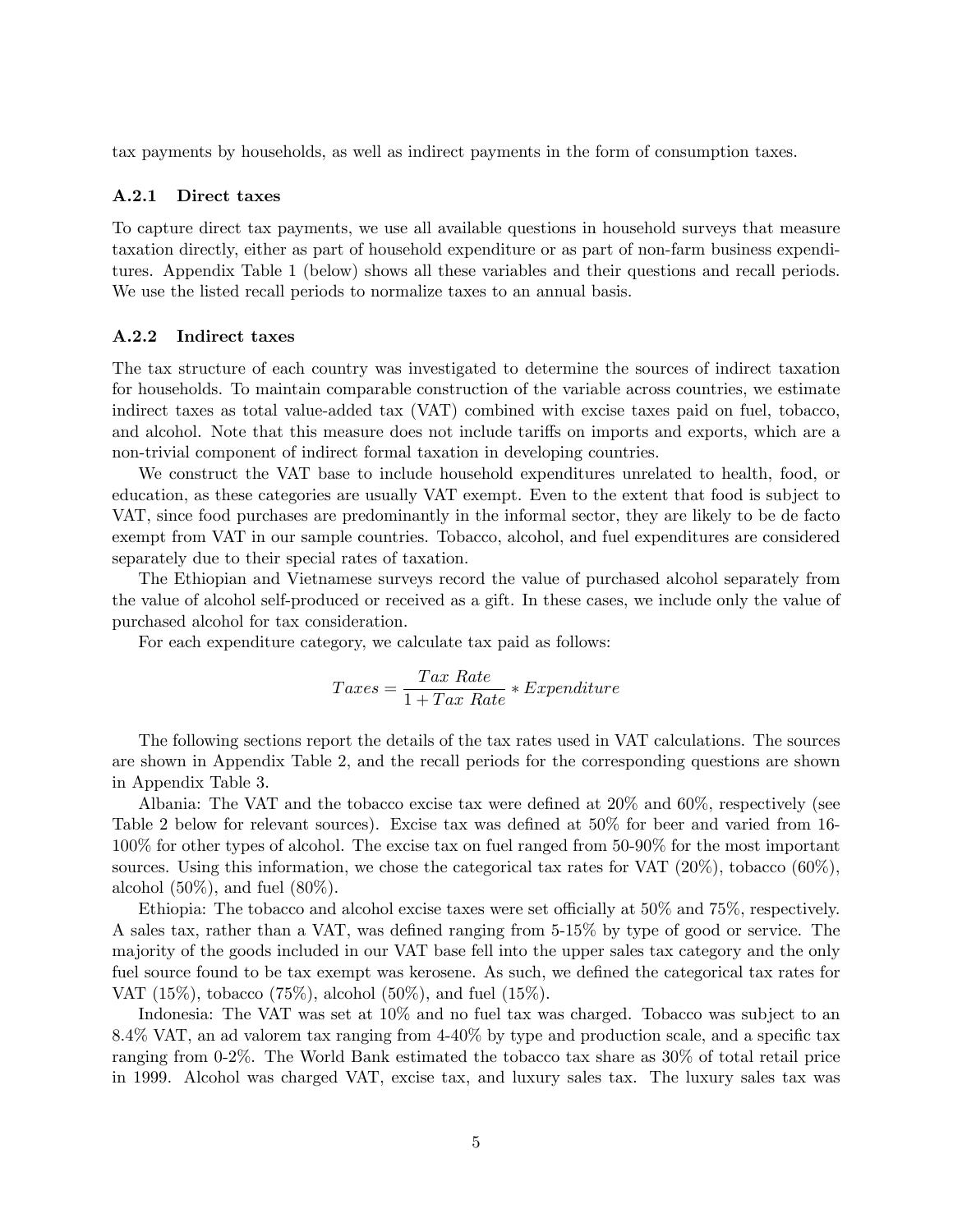40% for types of alcohol below 52 proof and 75% for those above. The excise tax on alcohol varied based on proof as well. Taking this information into account, we defined the categorical tax rates for VAT  $(10\%)$ , tobacco  $(30\%)$ , alcohol  $(75\%)$ , and fuel  $(0\%)$ .

Philippines: The VAT was defined at  $10\%$  and was included in addition to excise tax for alcohol, tobacco, and fuel. While the tobacco excise tax varied by product type, the World Bank estimated the tobacco tax share as 63% of average retail price in 1999. The excise taxes on fuel and alcohol varied, respectively, by product type and by product type, price, and proof. Taking these facts into consideration, we chose the categorical tax rates for VAT  $(10\%)$ , tobacco  $(63\%)$ , alcohol  $(50\%)$ , and fuel (25%).

Vietnam: The fuel excise tax was defined at  $10\%$  and there were three categories of VAT at 5, 10, and 15%, with the majority of VAT base goods falling into the middle category. The tobacco excise tax varied based on product type and was set at 25, 45, or 65%. The World Bank estimated the tobacco tax share as 36% of average retail price in 1999. The alcohol excise tax varied by product type and proof. With this information, we defined the categorical tax rates for VAT  $(10\%)$ , tobacco  $(36\%)$ , alcohol  $(35\%)$ , and fuel  $(10\%)$ .

|             |      |                                                               | Recall   |
|-------------|------|---------------------------------------------------------------|----------|
|             | Year |                                                               | Period   |
| Albania     | 2005 | "Taxes and insurance" reported in non-farm business           | 1 month  |
|             |      | "Other Taxes (vehicle, radio and TV, etc)" reported in        | 12       |
|             |      | expenditure                                                   | Months   |
| Ethiopia    | 1997 | "Taxes and Levies" reported in expenditure                    | 4 Months |
| Indonesia   | 2007 | "Land and house tax; Vehicle tax; Income tax; Other taxes"    | 12       |
|             |      | reported in expenditure                                       | months   |
| Philippines | 2003 | "Taxes (income tax, real estate tax, car registration, etc.)" |          |
|             |      | reported in expenditure                                       | 6 Months |
| Vietnam     | 2002 | "All kinds of taxes (excluding production tax)" reported in   | 12       |
|             |      | expenditure                                                   | Months   |

# **Table A1: Questions used in total direct tax estimation**

# **Table A2: Sources for VAT and excise tax rates**

| Albania            | Law No. 7928/1995; Law No. 8437/1998                                      |  |  |  |  |
|--------------------|---------------------------------------------------------------------------|--|--|--|--|
| Ethiopia           | Proclamation No.68/1993; Proclamation No. 77/1997                         |  |  |  |  |
| Indonesia          | Law No. 17/2000; Jakarta Post/July 19.2004; Tobacco Economics in          |  |  |  |  |
|                    | Indonesia/2008; The Tobacco Source Book, Ministry of Health Republic of   |  |  |  |  |
|                    | Indonesia/2004;                                                           |  |  |  |  |
| <b>Philippines</b> | Republic Act No. 8424/1997; World Bank Vietnam Tobacco Country Brief/1999 |  |  |  |  |
| Vietnam            | Law No. 2/1997/QH9; World Bank Vietnam Tobacco Country Brief/1999         |  |  |  |  |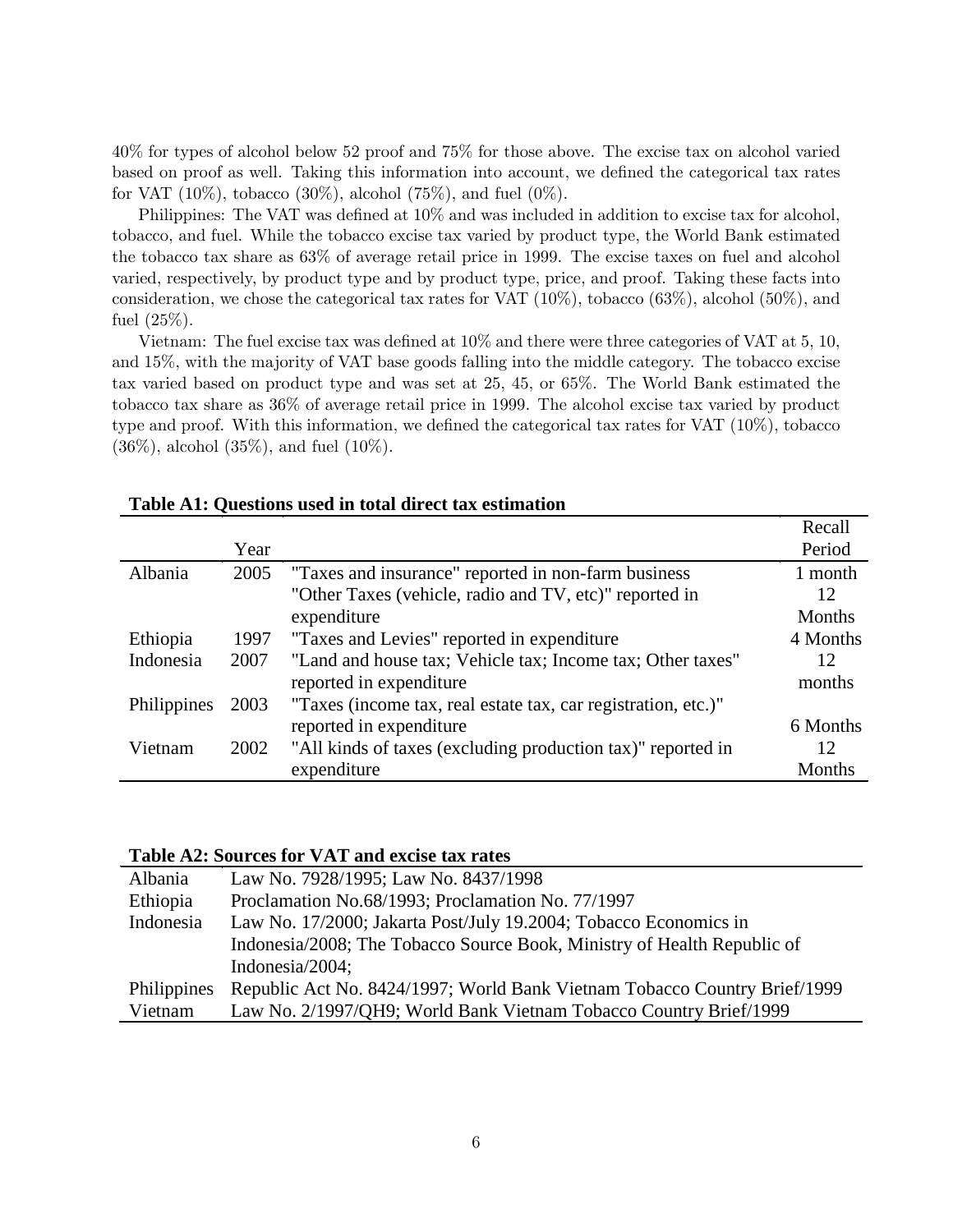|             | VAT base  | Tobacco   | Alcohol   | Fuel      |
|-------------|-----------|-----------|-----------|-----------|
| Albania     | 30 days   | 30 days   | 30 days   | 30 days   |
| Ethiopia    | 4 months  | 4 months  | 1 week    | 1 month   |
| Indonesia   | 12 months | 1 week    | 1 week    | 12 months |
| Philippines | 6 months  | 3 days    | 3 days    | 1 month   |
| Vietnam     | 12 months | 12 months | 12 months | 12 months |

**Table A3: Recall periods for indirect tax questions**

# A.3 Dropping of Outliers

We drop observations for which any of the following three are true: (a) the reported total household days of labor contributed in the last year exceeds 50% of total possible yearly household working days (defined as 250 multiplied by the number of workers in the household); (b) the total monetized value of reported household days of labor contributed in the last year exceeds 50% of total yearly household expenditure; (c) the total reported value of yearly direct taxes exceeds total yearly household expenditure.

These restrictions affect only the data from Indonesia  $(0.22\%$  dropped), Ethiopia  $(1.98\%$  dropped), and Vietnam (0.01% dropped).

# A.4 Wage Prediction and Household Expenditure Measure

To predict wages, we first approximate monthly household income per worker as annual household expenditure divided by 12 and the number of workers in the household. (We follow the standard convention of using household expenditure as a proxy for household income.) We then regress the household monthly wage rate on each individual's education, age, and age squared interacted with a female dummy, an urban dummy, and a female x urban dummy. We then divide by the number of working days in a month, which we define as 21.7, to get a measure of the household daily wage rate.  $21.7 \simeq (365.25/12)^*$  (5/7), where 5/7 adjusts the wage rate for working days per week. We repeat this prediction separately for each country.

We use equivalent household expenditure as our household income measure when examining the distributional implications of informal taxation. Since household expenditure includes direct and indirect taxes, it is conceptually a "pre-tax" measure. To be consistent, one might also want to add back income lost as a result of informal tax payments. Since our measure of the household wage rate is likely to be noisy, we do not make this adjustment.

Following Deaton (1997), we define equivalent expenditure as

household expenditure  $\left( adults + \alpha_1 children + \alpha_2infants\right)^{\theta}$ 

Infants are defined as those aged 0-4; children are defined as those aged 5 to 14. Combining Deaton's estimates of total child costs and Olken (2005)'s estimates of household economies of scale, we set  $\alpha_1 = 0.6$  and  $\alpha_2 = 0.5$  and  $\theta = 0.85$ .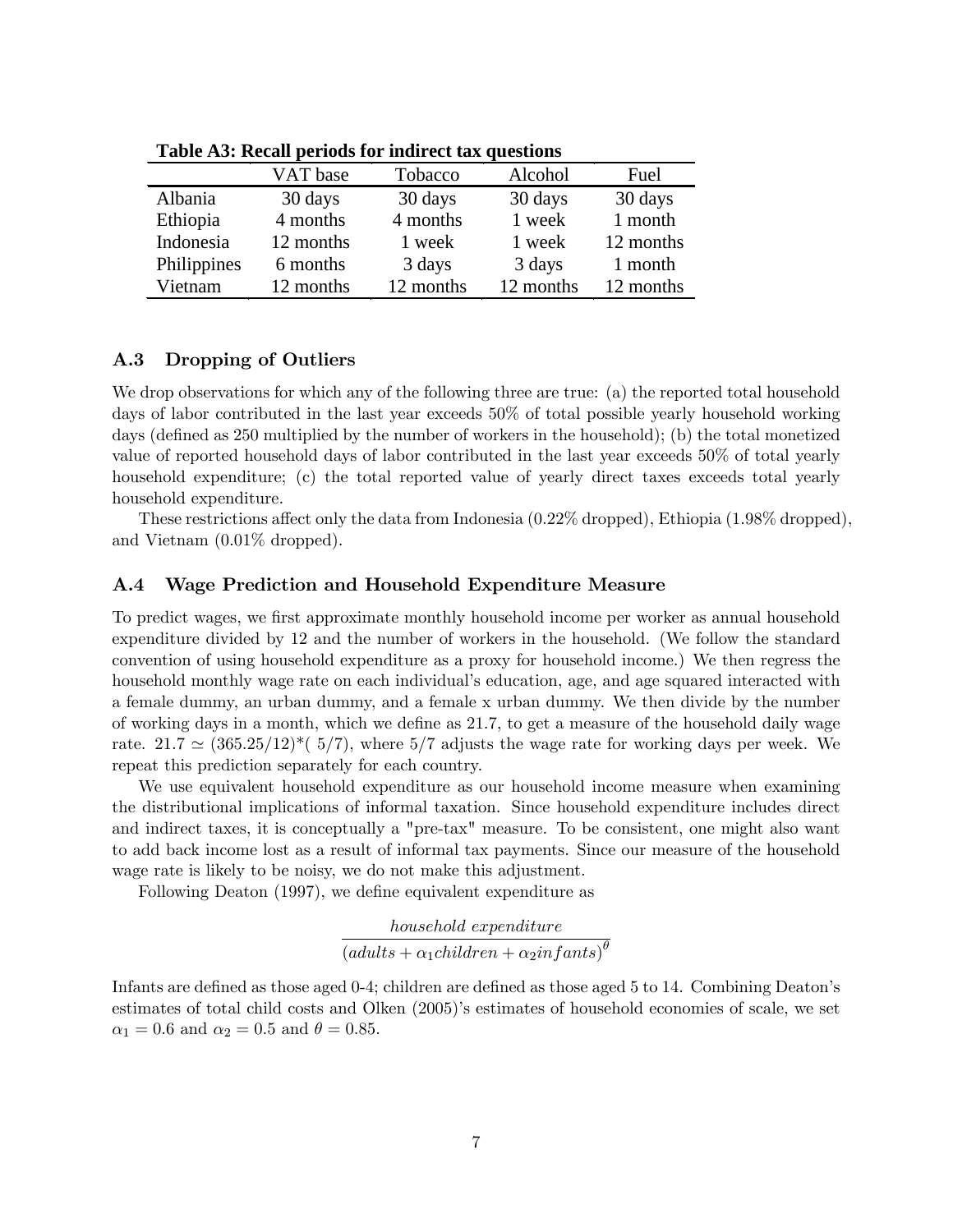# A.5 References

Chase, Robert S and Camilla Holmemo, "Community Driven Development and Social Capital: Designing a Baseline Survey in the Philippines," World Bank Report #32405-PH, 2005.

Deaton, Angus. 1997. The Analysis of Household Surveys: A Microeconometric Approach to Development Policy, World Bank, International Bank for Reconstruction and Development.

Olken, Benjamin A. 2005. "Revealed community equivalence scales," Journal of Public Economics. 89, 545–566.

Olken, Benjamin A., Junko Onishi, and Susan Wong, "Conditional Community Transfers Baseline Survey", mimeo, MIT, 2008.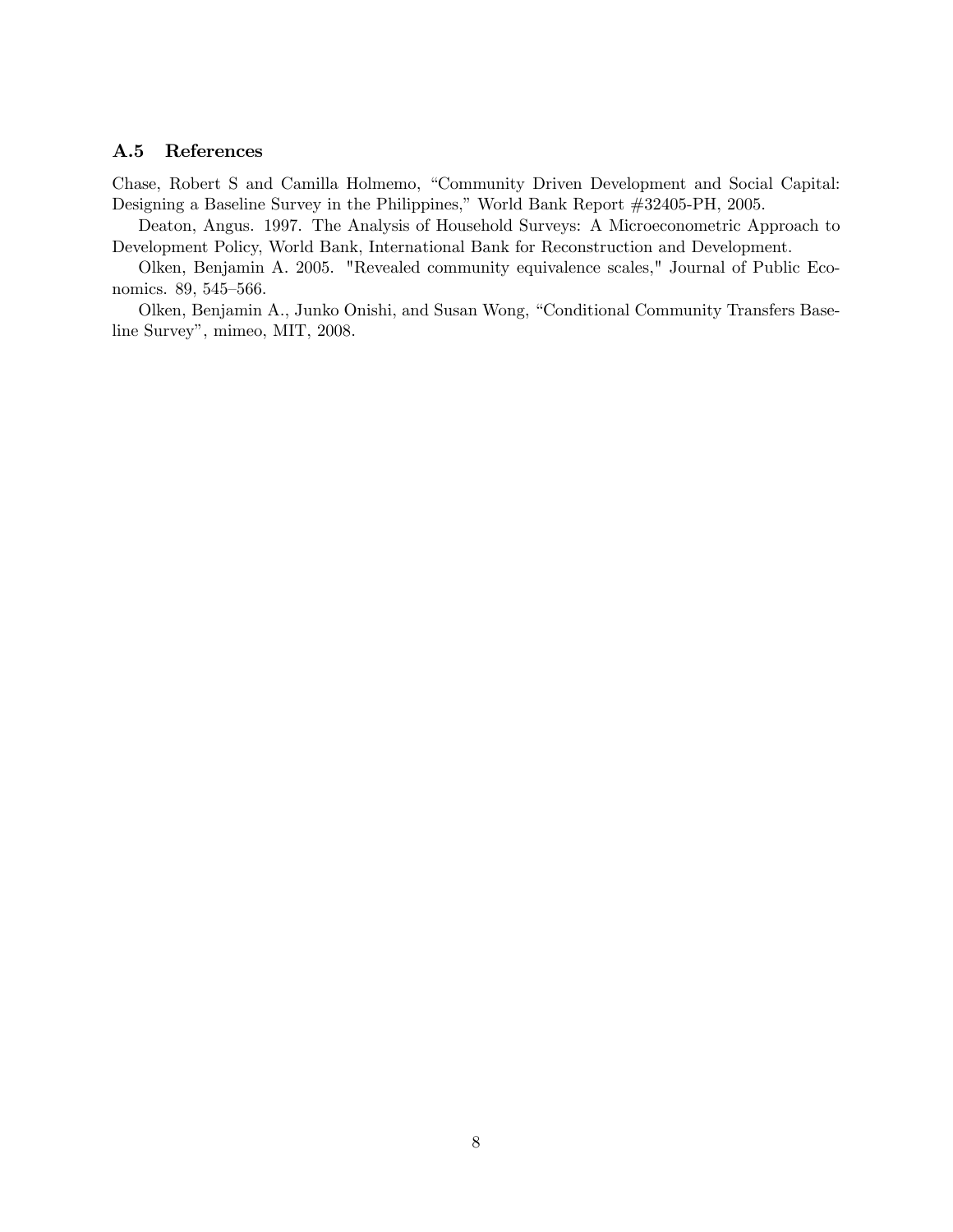# B Appendix B: An Optimal Tax Model of Informal Taxation

The stylized facts we observe are remarkably consistent across countries. This appendix develops a simple framework for thinking about informal taxation that does not require non-standard preferences, government corruption, or market failures in labor or credit markets, but instead treats informal taxation as one possible solution to an optimal tax problem, with asymmetric information and screening. We treat the local government as the unit of observation and abstract from the existence of a central government.

In our model, local governments face a standard problem: financing local public goods in a social welfare maximizing way. We consider three sources of departure from the first best. As in standard taxation models, governments face information constraints about true earnings ability. Our model adds two additional constraints: governments may face constraints on their ability to enforce the desired tax schedule, and they may also face constraints on labor taxes, since individuals can shirk on required labor payments. These information and enforcement constraints limit the degree to which the government can achieve redistribution in financing the public good.

We model formal and informal taxes as having different constraint parameters arising from differences in their tax technologies. In the informal system, enforcement happens through social sanctions rather than through courts. This means that the informal system must use less severe punishments than the formal system, i.e., social sanctions instead of jail time. However, the informal tax system can use information that does not meet the burden of proof required in court (i.e., information that is observable but not verifiable), so it effectively has better information than the formal tax system. <sup>26</sup>

We demonstrate that informal taxation may be the optimal solution to the government's constrained maximization problem and show that the modelís predictions are consistent with the observed patterns of informal tax prevalence. We also show that the predictions of the model match the stylized facts on the distribution and form of informal tax payments.

Modeling these payments as the equilibrium of a screening mechanism differs from the literature on voluntary contributions to public goods, which often models contributions driven by a personal desire to affect the level of the public good (e.g., Olson 1965), a warm-glow from donations (e.g., Andreoni 1990), or to signal wealth to others (e.g., Glazer and Konrad 1996). others have modeled private provision of public goods in a collective action framework (e.g., Bagnoli and Lipman 1999, Bergstrom, et al. 1986). Masclet, et al. (2003) and Falk et al. (2005) have emphasized the role of social sanctions as a mechanism through which the free rider problem can be overcome, and Fehr and Gachter (2000) show experimentally that cooperators are willing to punish free-riders even if this is costly for them and even if they cannot expect future benefits from their punishment activities.<sup>27</sup> To the best of our knowledge, little work has focused on formally modeling informal tax mechanisms specifically. An exception is Wilson (1992), who argues that cooperation in a repeated prisoner's dilemma game may be sustainable in the context of *harambee* programs in Kenya.

 $^{26}$ Another possible constraint on redistribution is exit from the local community. Exit would affect both formal and informal taxes in the same way, so for simplicity, we do not consider the issue of exit here. In practice, mobility is often low in developing countries (Bardhan 2002). Abramitzky (2008) explores the issue of exit as a constraint on redistribution in a different context, that of Israeli kibbutzim.

 $27$ On the empirical side, the lower public good provision in ethnically diverse communities has been explained using the theory of social sanctions: Miguel and Gugerty (2005) argue that social sanctions are harder to enforce between different ethnic groups, which explains the lower contributions to public goods in diverse communities. Alesina et al. (1999) also show empirically that more diverse communities have lower public good provision.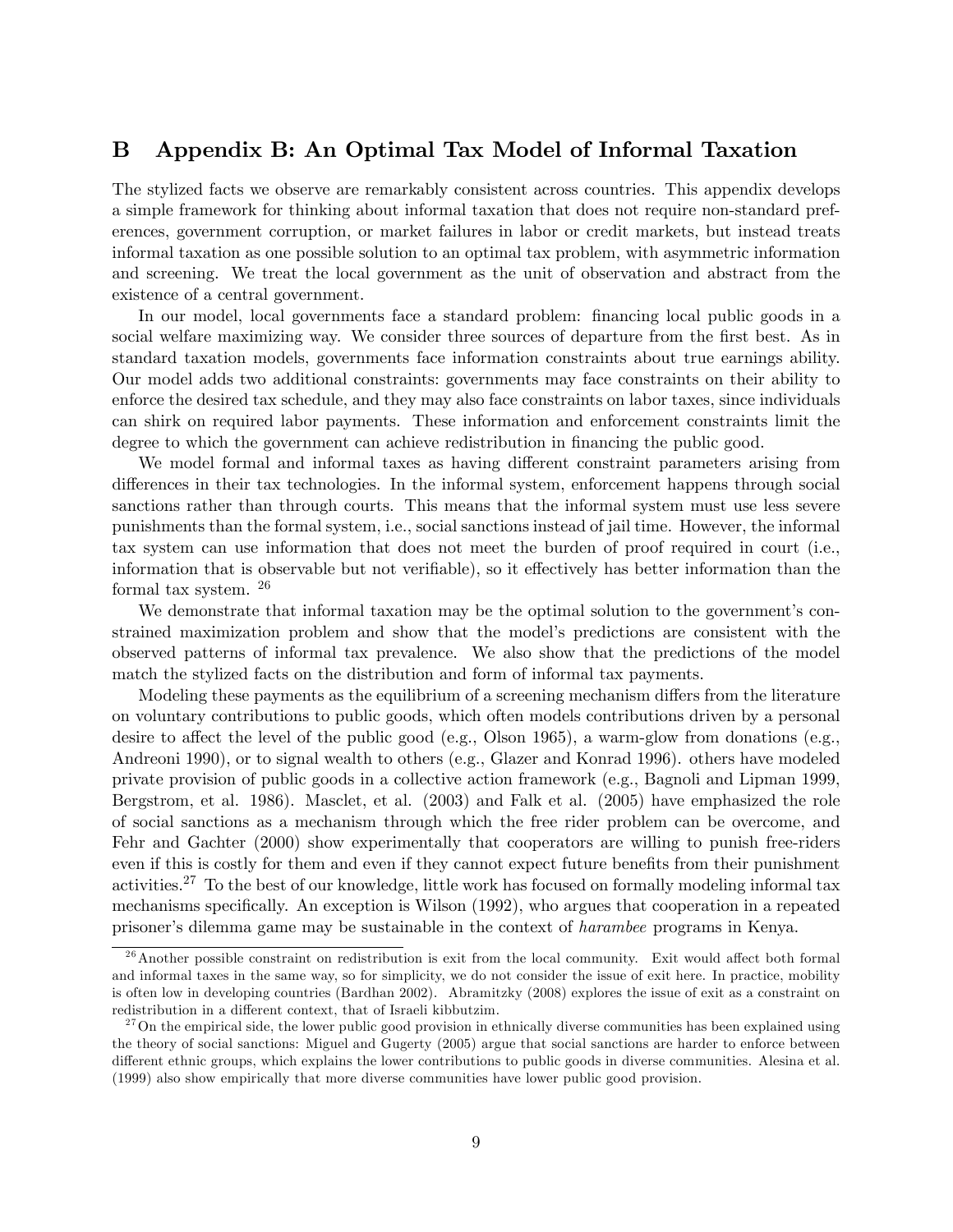This section proceeds as follows. We begin by setting up the general social planner's maximization problem as a two-type screening model with enforcement and information constraints and discuss characteristics of the general solution. We then introduce informal and formal taxation in the context of this model by varying the enforcement and information constraints. Finally, we discuss the implications of the model for the empirics of informal taxation.

# B.1 Model

### B.1.1 Setup

Suppose that there are N individuals. A fraction  $\alpha$  of the individuals have wage  $w_H$  and a fraction  $1 - \alpha$  have wage  $w_L$  where  $w_L < w_H$ . We assume that w is private information and that each individual has an endowment of time 1 which they spend working. Since we are primarily interested in the tradeoff between enforcement and information, we model all behavioral responses coming through an evasion decision rather than through a labor supply decision. This assumption seems plausible in the contexts we are studying, and also allows us to capture the idea that local communities may have information on earnings ability rather than just earnings. Each individual's wealth is therefore equal to his wage rate. There are no savings, so individuals consume their entire wealth after paying any taxes.

Each individual i can potentially consume two goods, the private good  $(w_i)$  and the public good  $(g)$ . If the public good is provided, all individuals consume it and  $g = 1$ ; if it is not provided, then  $g = 0$ . We assume that utility over the private good is concave and that the utility from the private and public good are separable, i.e.

$$
U = u\left(w_i\right) + \theta g
$$

where u is concave and  $\theta$  indicates the value from consuming the public good. We assume that u has the property that the coefficient of relative risk aversion is greater than 1 (i.e.,  $\frac{-wu''(w)}{u'(w)} > 1$ ).<sup>28</sup>

The public good costs G to produce, and once produced is both non-rival and non-excludable. G is determined exogenously.<sup>29</sup> For the public good to be provided, total government revenue R must be greater than or equal to  $G$ . We assume that providing the public good is efficient, so that the first-best involves providing the public good.

We assume that the goal of the government is to finance the public good in a way that maximizes social welfare. Taxes cannot be negative; in other words, redistribution occurs only through progressive payments toward the public good.<sup>30</sup>

$$
\frac{\partial^2 U}{\partial \lambda \partial w} = -w u''(w) - u'(w)
$$

If  $\frac{-wu''(w)}{u'(w)} > 1$ , then  $\frac{\partial^2 U}{\partial \lambda \partial w} > 0$ , so that the marginal utility cost of an extra hour worked is strictly increasing in wealth.

 $29$ We focus here on the decisions made by local government trying to raised a fixed amount of revenue to finance a public good, abstracting from intergovernmental transfers and endogenous public good size.

<sup>&</sup>lt;sup>28</sup>This assumption guarantees a single-crossing property which is necessary to allow screening using labor taxes  $(\lambda)$ , discussed in more detail below. To see this, note that

 $30$ In a system where a large share of payments take the form of in-kind unskilled labor, positive net transfers (i.e., net receipt of unskilled labor) could be difficult to implement. In addition, we can observe only payments (either zero or positive) to the public good in the data. General transfer payments, if any, may occur through a different mechanism. In this respect, we can think of informal taxation as somewhat analagous to a property tax system (a tax levied to finance a set of goods) that may exist in addition to a traditional income tax and transfer system.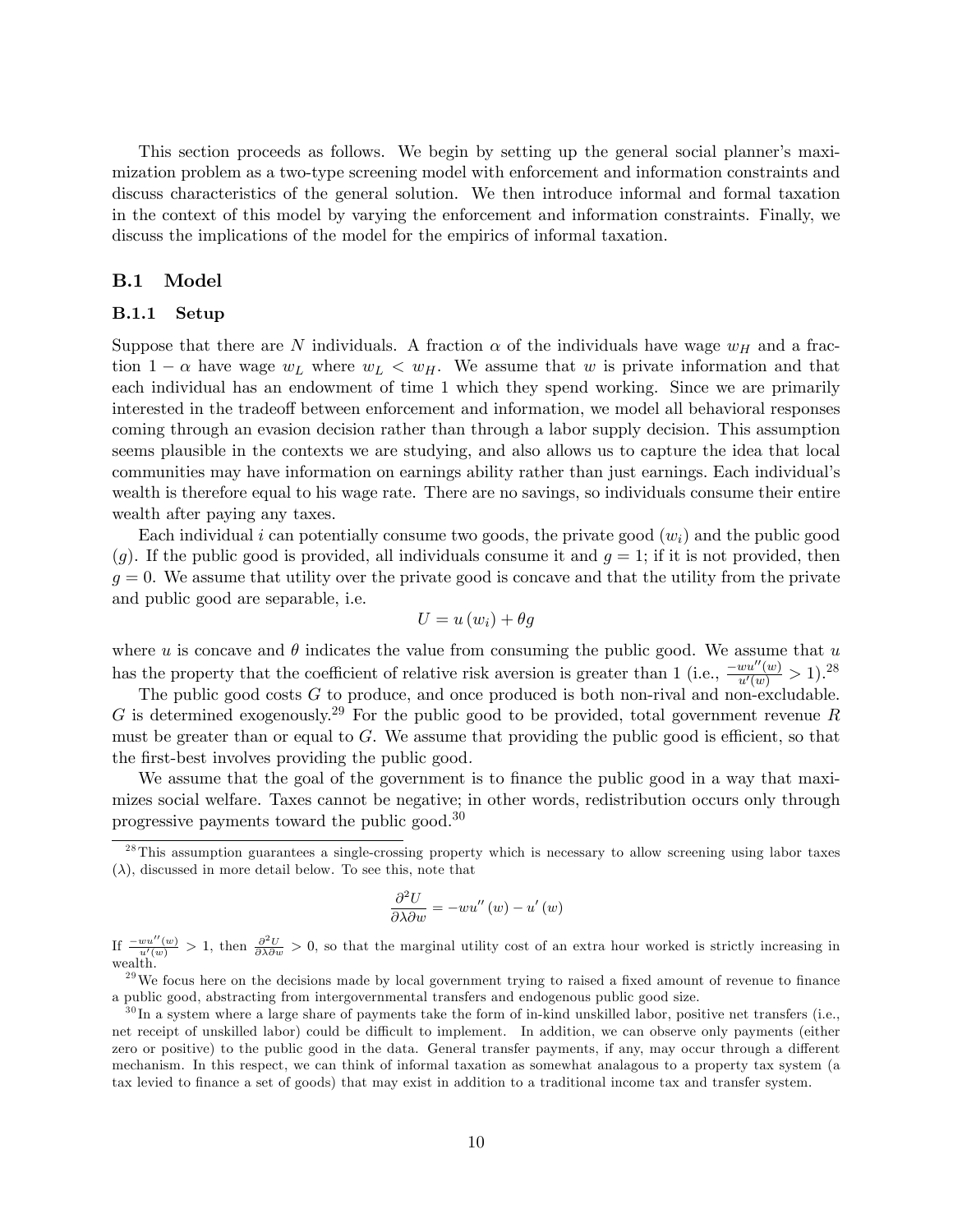Taxes can potentially be levied in two forms: money and labor. Define  $\tau_H$  and  $\tau_L$  as the monetary payments from the high and low type. Define  $\lambda_H$  and  $\lambda_L$  as the labor payments from the high and low type, defined as a share of each type's total time budget. After-tax income for type *i* is then  $w_i(1 - \lambda_i) - \tau_i$ .

We assume that  $\lambda_i$  is publicly valued at the low type wage rate  $w_L$ , i.e.,  $\lambda$  is always used for low-skill tasks. This implies that labor by the high type is inefficient, since it is valued at the opportunity cost  $w_H$  by the high type but valued at  $w_L$  in the government budget constraint. As we show below, this asymmetry in the value of labor means that the government can use labor as a screening device.<sup>31</sup>

We assume that the social planner faces three types of constraints in designing the optimal allocation. First, there is the enforcement constraint: if a given type fails to pay his required taxes, the planner can impose a utility punishment up to a maximum of  $P$ . This punishment  $P$  enters the planner's problem as an IR constraint. Second, there is the *hidden income constraint*: by paying a utility cost  $D$ , a high type can hide his income and pretend to be a low type. Third, there is the shirking constraint: by paying a utility cost  $S$ , the type who is supposed to do the higher amount of work in labor can shirk and do only the lowest amount of labor required of any type (denoted  $\Delta$ ).<sup>32</sup> The hidden income and shirking constraints enter the planner's problem as IC constraints. Together, the triplet of costs,  $(P, D, S)$ , is what we refer to as the technology of the tax system. We will model informal vs. formal taxation as having different tax system technologies.

#### B.1.2 Planner's problem and characteristics of the solution

Faced with a given tax technology  $(P, D, S)$ , the social planner's problem is to maximize social welfare subject to the enforcement (IR), hidden income (IC), and shirking (IC) constraints, i.e., he solves:

$$
\max_{(\tau_i,\lambda_i)} \alpha \left( u \left( w_H \left( 1 - \lambda_H \right) - \tau_H \right) \right) + (1 - \alpha) \left( u \left( w_L \left( 1 - \lambda_L \right) - \tau_L \right) \right) + \theta \tag{3}
$$

subject to the enforcement constraints (IR):

$$
u(w_H) - P \le u(w_H (1 - \lambda_H) - \tau_H)
$$
\n(EC<sub>H</sub>)

$$
u(w_L) - P \le u(w_L (1 - \lambda_L) - \tau_L)
$$
\n(EC<sub>L</sub>)

hidden income constraints (IC):

$$
u(w_H(1 - \lambda_L) - \tau_L) - D \le u(w_H(1 - \lambda_H) - \tau_H)
$$
\n(HI<sub>H</sub>)

$$
u(w_L(1 - \lambda_H) - \tau_H) - D \le u(w_L(1 - \lambda_L) - \tau_L)
$$
\n(HI<sub>L</sub>)

shirking constraints (IC):

 $31$ While use of labor as a screening device has been considered in the design of income maintenance programs (e.g., Besley and Coate 1992), it has not, to the best of our knowledge, been considered in the context of raising revenue.

 $32\%$ Note that hiding income allows the high type to pretend to be the low type and pay the labor and money taxes required by the low type, whereas shirking allows each type to do the minimum amount of required labor without affecting the monetary taxes.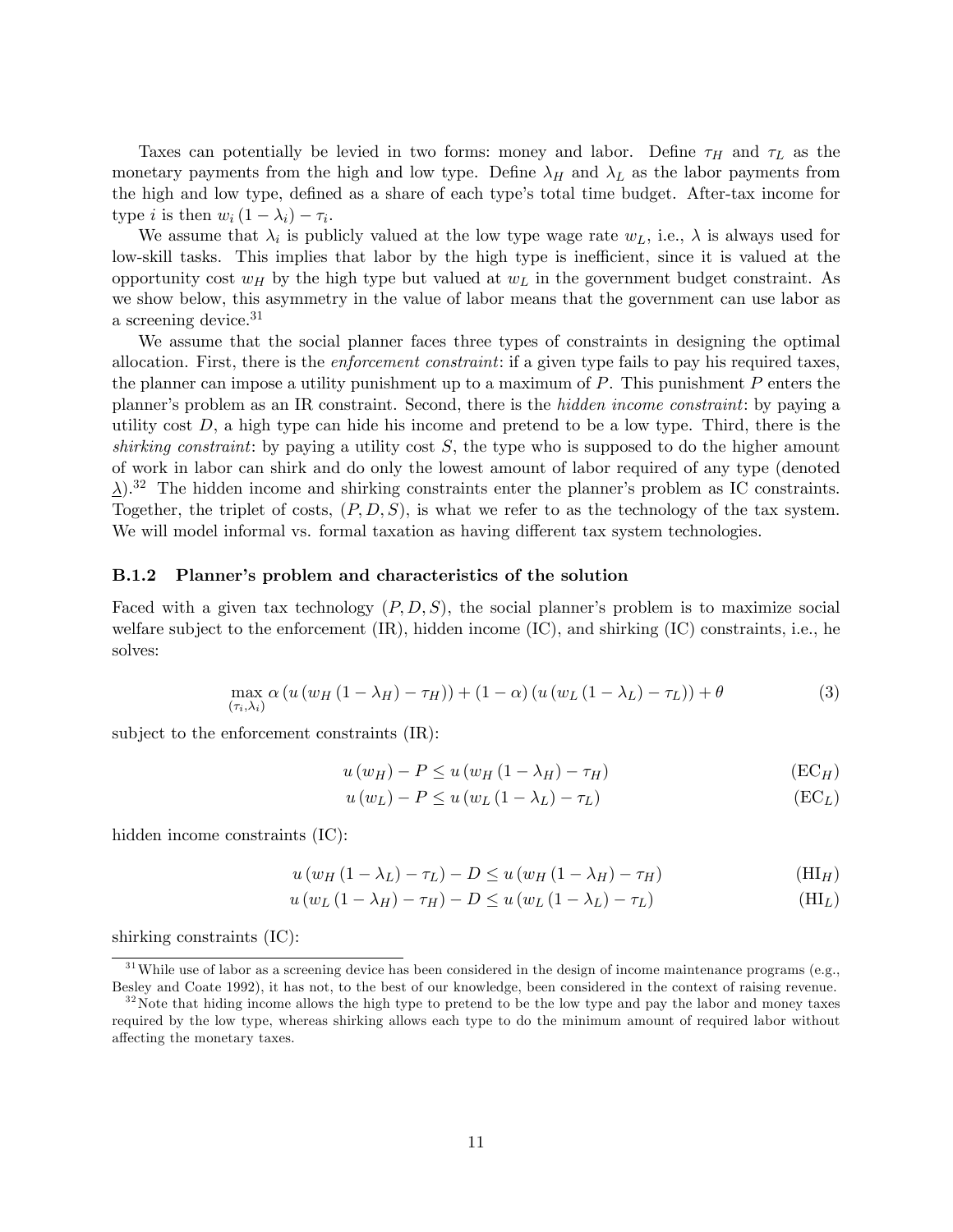$$
u(w_H(1 - \underline{\lambda}) - \tau_H) - S \le u(w_H(1 - \lambda_H) - \tau_H)
$$
\n(SC<sub>H</sub>)

$$
u(w_L(1 - \underline{\lambda}) - \tau_L) - S \le u(w_L(1 - \lambda_L) - \tau_L)
$$
\n(SC<sub>L</sub>)

the government budget constraint:

$$
\alpha (\tau_H + w_L \lambda_H) + (1 - \alpha) (\tau_L + w_L \lambda_L) = \frac{G}{N}
$$

and non-negativity constraints:

$$
\tau_i \geq 0, \, \lambda_i \geq 0 \,\,\forall i
$$

Note that in the first best (when no constraints bind), the planner will set taxes so that the after-tax marginal utilities are equal for the two types; if the non-negativity constraint binds, the optimum in the first-best will be to set  $\tau_L^* = 0$  and  $\tau_H^* = \frac{G}{\alpha N}$ .

Several comments are worth making about the general solution to this problem. We first examine the form of tax payments of each type and then discuss the distributional implications.

**Remark 1** The high type will always pay in money, not in labor.

**Proof.** Suppose that, at the optimum payment level,  $\lambda_H > 0$ .

(i) Suppose  $SC<sub>L</sub>$  does not bind.

Let the payment of the high type change to the new levels  $\lambda_H^* = \lambda_H - \epsilon$  and  $\tau_H^* = \tau_H + w_L \epsilon$ , for some small  $\epsilon > 0$ . At these new payment levels, the shirking constraint for both types would still hold.

For  $HI_H$ :

 $u(w_H (1 - \lambda_L) - \tau_L) - D \leq u(w_H (1 - \lambda_H) - \tau_H) \leq u(w_H (1 - \lambda_H) - \tau_H + (w_H - w_L)\epsilon) =$  $u(w_H (1 - \lambda_H^*) - \tau_H^*) \implies H I_H$  still holds for  $\lambda_H^*$  and  $\tau_H^*$ .

For  $EC_H: u(w_H) - P \le u(w_H (1 - \lambda_H) - \tau_H) \le u(w_H (1 - \lambda_H^*) - \tau_H^*) \implies EC_H$  still holds for  $\lambda_H^*$  and  $\tau_H^*$ .

 $HI<sub>L</sub>$ ,  $EC<sub>L</sub>$ , the government budget constraint and the low type's utility are unaffected by the changes in the high type's payments.

The high type's utility now becomes:

 $u(w_H (1 - \lambda_H^*) - \tau_H^*) = u(w_H (1 - \lambda_H) - \tau_H + \epsilon(w_H - w_L)) > u(w_H (1 - \lambda_H) - \tau_H).$  Thus, the high type can be made strictly better off without violating any of the constraints.

(ii) Suppose  $SC<sub>L</sub>$  binds.

This implies  $\lambda_L > 0$ . Let the payments of the two types change such that, for some small  $\epsilon > 0$ ,  $\lambda_L^* = \lambda_L - \epsilon, \lambda_H^* = \lambda_H - \epsilon, \tau_L^* = \tau_L + w_L \epsilon \text{ and } \tau_H^* = \tau_H + w_L \epsilon.$ 

Decreasing  $\lambda_L$  and  $\lambda_H$  by  $\epsilon$  and increasing  $\tau_L$  by  $\epsilon$  would not change the low type's income or the  $SC_L$  constraint. So  $SC_L$  will still hold.

We next check that  $SC_H$  is still satisfied at the new payment levels.

At the previous allocation,  $S \geq u (w_H (1 - \lambda_L) - \tau_H) - u (w_H (1 - \lambda_H) - \tau_H)$ . At the new allocation, income in both utility terms is increased by  $\epsilon(w_H - w_L) > 0$ . Since the utility function is concave, this change will decrease the right-hand side of the inequality, so  $SC_H$  will still be satisfied.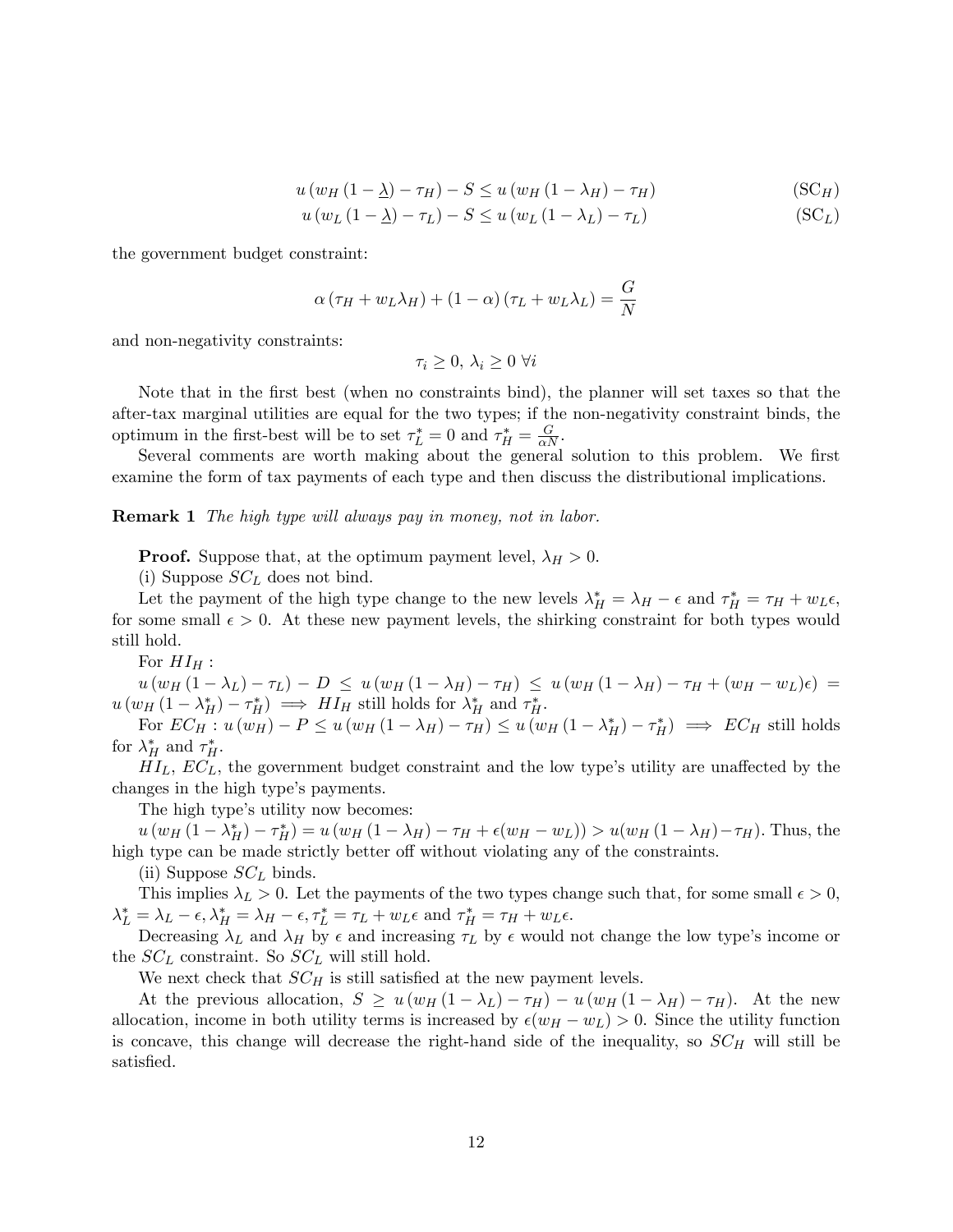As above,  $HI_H$ ,  $EC_H$ ,  $HI_L$ , and  $EC_L$  will continue to hold at the new payment levels. The government budget constraint and the low type's utility are unaffected by the changes in payments.

As before, the high type's utility now becomes:

 $u(w_H(1-\lambda_H^*)-\tau_H^*) = u(w_H(1-\lambda_H)-\tau_H+\epsilon(w_H-w_L)) > u(w_H(1-\lambda_H)-\tau_H)$ , so the high type can be made strictly better off without violating any of the constraints.

Thus, in both (i) and (ii),  $\forall \lambda_H > 0$ , social welfare can be increased without violating any of the constraints  $\implies$  at the optimum level of payments,  $\lambda_H = 0$ .

The fact that the high type always pays in money, not labor, is the equivalent of the "no distortion at the top" result from the optimal tax literature (Mirrlees 1971). Note that this is not simply a productive efficiency result; as we discuss below, it can be optimal to have low types make inefficient payments in labor, but it will never be optimal to have the highest type do so.

The shirking constraint determines the degree to which labor can be used as a screening device and therefore the form of payment of the low type:

**Remark 2** As the utility cost of shirking  $(S)$  increases, the low type's taxes will weakly shift towards taxes in labor, i.e.,  $\frac{\partial \left(\frac{w_L \lambda_L}{W_L \lambda_L + \tau_L}\right)}{\partial S}$  $\overline{ }$  $\frac{\Delta_L + \tau_L I}{\partial S} \geq 0$ , with the inequality strict whenever  $EC_H$  does not bind and  $\tau_L > 0$ .

**Proof.** Notice that the non-negativity constraint and the fact that  $\lambda_H = 0$  at the optimum (Remark 1) imply  $\underline{\lambda} = 0$  and  $SC_H$  is slack.

Assume that there exists an allocation  $\lambda_L \geq 0$ ,  $\tau_L > 0$ ,  $\tau_H \geq 0$  such that the constraints are satisfied and the public good is provided. Thus,  $S \ge u (w_L - \tau_L) - u (w_L (1 - \lambda_L) - \tau_L)$ .

Let  $S^* = S + \Delta S$ ,  $\Delta S > 0$ . Thus,  $S^* > u (w_L - \tau_L) - u (w_L (1 - \lambda_L) - \tau_L)$  and  $SC_L$  is slack.

For some small  $\epsilon > 0$ , let  $\tau_L^* = \tau_L - w_L \epsilon$  and  $\lambda_L^* = \lambda_L + \epsilon$ . At these new payment levels  $SC_H$ and  $SC<sub>L</sub>$  would still be satisfied.

Since  $u(w_L(1 - \lambda_L^*) - \tau_L^*) = u(w_L(1 - \lambda_L) - \tau_L)$ ,  $HI_L$  and  $EC_L$  are unchanged.  $EC_H$  is also unchanged.

However,

 $u(w_H(1 - \lambda_L^*) - \tau_L^*) - D = u(w_H(1 - \lambda_L) - \tau_L - \epsilon(w_H - w_L)) - D < u(w_H(1 - \lambda_L) - \tau_L) \le$  $u(w_H (1 - \lambda_H) - \tau_H) \implies H I_H$  is slack  $\forall D \geq 0$ . Thus,  $H I_H$  would be satisfied for higher values of  $\tau_H$ . This is because it would now cost the high type more in foregone income if he were to deviate to the low type's tax package.

Since  $u(w_H(1-\lambda_H)-\tau_H) > u(w_L(1-\lambda_L^*)-\tau_L^*)$  and the utility function is concave,  $u'(w_H(1-\lambda_H)-\tau_H) < u'(w_L(1-\lambda_L^*)-\tau_L^*).$ 

Therefore, if  $EC_H$  is not binding at  $\tau_H$ ,  $\exists \delta > 0$  such that increasing  $\tau_H$  by  $\delta/\alpha$  and decreasing  $\tau_L$  by  $\delta/(1 - \alpha)$  will still satisfy  $HI_H$  and improve social welfare. If  $EC_H$  binds at  $\tau_H$ , then the change in the low type's tax mix (and the resulting slackness of  $HI_H$ ) does not allow for a change in  $\tau_H$ . Therefore, the total tax payments and the utilities of the two types will be unaffected.

Hence, as  $S^*$  increases, it is weakly optimal to decrease  $\tau_L$ . Therefore,  $\exists S_0 > 0$  such that  $\forall S \geq S_0$  setting  $\tau_L = 0$  can weakly increase social welfare. In this case, it is weakly better for the low type to pay only in labor and not in money, if his optimal total tax payment is positive.

Since an hour of the low type's labor is publicly valued at the low type's outside wage rate, having the low type pay in labor does not affect the government budget constraint. It does, however, allow for screening by affecting the high type's hidden income constraint: it would now cost the high type more in foregone income if he were to deviate to the low type's tax package and pay labor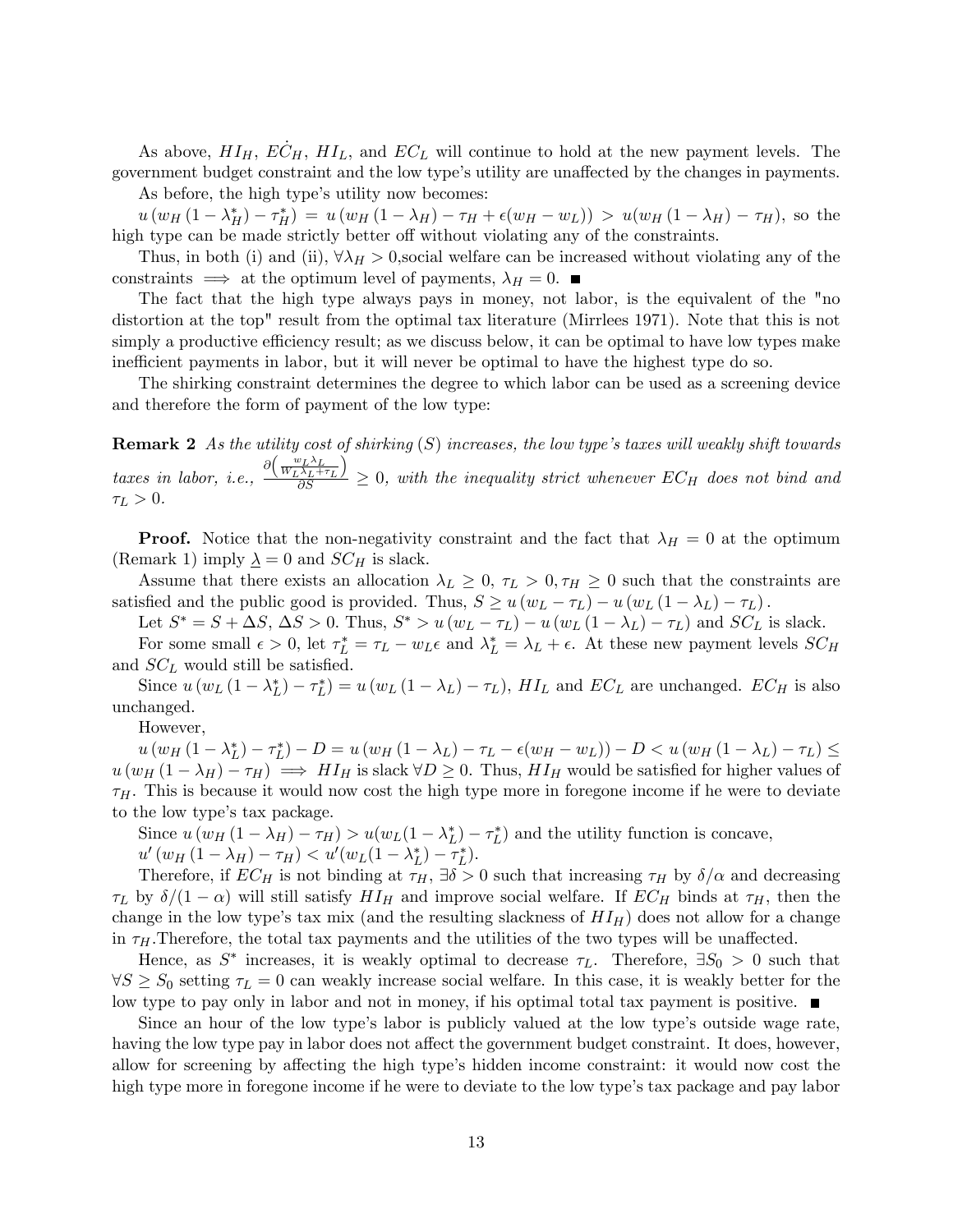instead of money. As long as  $EC_H$  is slack (in other words, as long as it is possible to increase the tax payment of the high type without violating his IR constraint), then shifting the low type toward labor will allow the planner to improve social welfare.

If the shirking constraint for the low type does bind (from Remark 1, we know that  $\lambda = 0$  at the optimum), then there are limits to the degree to which labor can be used as a screening device. In this case,  $\tau_L$  could be positive, and the inability to screen using labor could reduce the overall progressivity of the tax system or make it no longer optimal to provide the public good. Note that if instead the required labor was high skilled (could only be provided by the high type), there would be no screening benefit from labor taxes. One implication is that such projects are less likely to take place.

We next examine the distribution of payments:

**Remark 3** As long as the planner has some information (either  $D > 0$  or  $S > 0$ ) and P  $u(w_H) - u(w_H - \frac{G}{N})$  $\frac{G}{N}$ ), then if the public good is provided, total payments will be strictly increasing in household expenditure, i.e., it will always be the case that  $\tau_H + w_H \lambda_H > \tau_L + w_L \lambda_L$ .

**Proof.** First assume the social planner maximizes social welfare when  $\tau_H + w_H \lambda_H < \tau_L + w_L \lambda_L$ . Now consider the allocation  $\tau_H = \tau_L = \frac{G}{N}$  $\frac{G}{N}$ . If the constraints for the low type were satisfied at the previous allocation, they will still be satisfied at the new allocation.  $HI_H$  and  $SC_H$  will be satisfied for  $D = 0$  and  $S = 0$ , and  $EC_H$  will be satisfied as long as  $P \ge u(w_H) - u(w_H - \frac{G}{N})$  $\frac{G}{N}$ . Since  $w_H > w_L$  and the utility function is concave, the new allocation will result in a social welfare improvement.

Now assume the social planner maximizes social welfare when  $\tau_H + w_H \lambda_H = \tau_L + w_L \lambda_L$ .

(i) Suppose  $S = 0$ .

From Remark 1, we know that  $\lambda_H = 0$  and therefore  $\underline{\lambda} = 0$ .  $S = 0$  and the government budget constraint then imply that  $\lambda_L = 0$  and  $\tau_H = \tau_L = \frac{G}{N}$  $\frac{G}{N}$ . At this allocation,  $HI_H$  will be satisfied at  $D = 0$  and is therefore slack  $\forall D > 0$ . If the condition given in the remark holds (i.e.,  $P > u(w_H) - u(w_H - \frac{G}{N})$  $\left(\frac{G}{N}\right)$ ), then  $EC_H$  will also be slack.

Then  $\exists \epsilon > 0$  such that  $HI_H$  and  $EC_H$  are still satisfied for  $\tau_H^* = \tau_H + \epsilon/\alpha$  and  $\tau_L^* = \tau_L - \epsilon/(1-\alpha)$ . This change in  $\tau_H$  and  $\tau_L$  leaves the government budget constraint unchanged. If the constraints for the low type were satisfied at  $(\tau_H, \tau_L)$ , they will still be satisfied at  $(\tau_H^*, \tau_L^*)$ .

Since the utility function is concave,  $u' (w_H - \frac{G}{N})$  $\left(\frac{G}{N}\right) < u' \left(w_L - \frac{G}{N}\right)$  $\frac{G}{N}$ ). Therefore, increasing  $\tau_H$  by  $\epsilon/\alpha$  and decreasing  $\tau_L$  by  $\epsilon/(1 - \alpha)$  will improve social welfare.

(ii) Suppose  $D=0$ .

From Remark 1, we know that  $\lambda_H = 0$  and therefore  $\underline{\lambda} = 0$ , so  $SC_H$  is slack. If  $D = 0$ ,  $HI_H$ can be rewritten as

$$
u(w_H - \tau_H) \ge u(w_H (1 - \lambda_L) - \tau_L)
$$

 $HI_H$  will be slack for the allocation given  $(\tau_H = \tau_L + w_L \lambda_L)$  as long as  $\lambda_L > 0$ . As above, if  $P > u(w_H) - u(w_H - \frac{G}{N})$  $\left(\frac{G}{N}\right)$ , then  $EC_H$  will also be slack.

If the allocation given has  $\lambda_L > 0$ , then we can achieve a social welfare improvement by increasing  $\tau_H$  and reducing  $\tau_L$  as in case (i) above.

Now suppose the allocation given has  $\lambda_L = 0$ .  $SC_L$  will then be binding at  $S = 0$  and slack for  $\forall S > 0$ . Then,  $\exists \eta > 0$  such that we can set  $\lambda_L^* = \eta$  and  $\tau_L^* = \tau_L - w_L \eta$  and  $SC_L$  will still be satisfied. This change does not affect the total tax payment of the low type, the government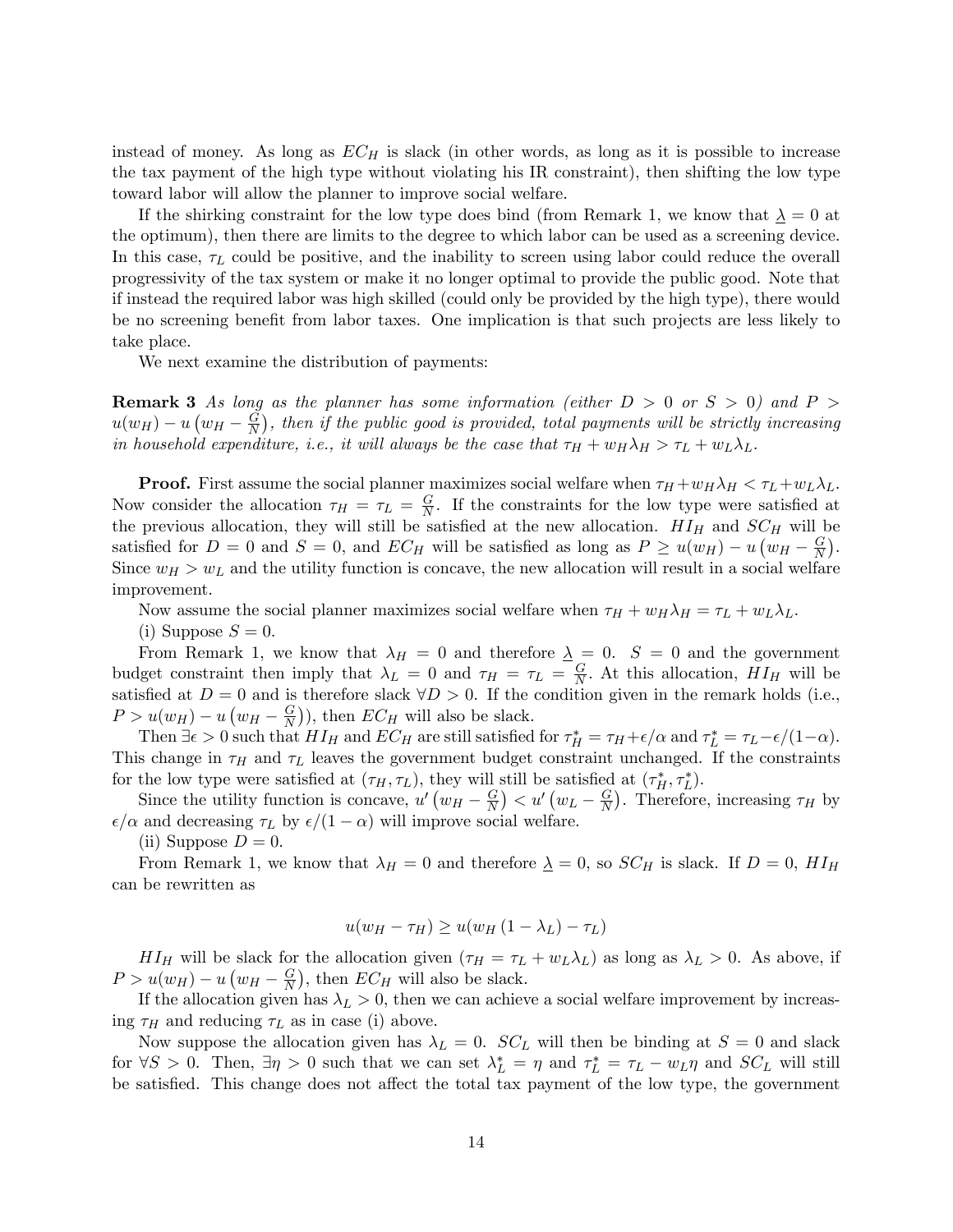budget constraint or  $HI_L$ . We can then achieve a social welfare improvement by increasing  $\tau_H$  and reducing  $\tau_L$  as in case (i) above.  $\blacksquare$ 

Thus as long as the government has any information and sufficient ability to enforce, the tax system will be redistributive  $-$  i.e., the high type will pay more in taxes than the low type.<sup>33</sup> This result comes directly from the fact that the planner is maximizing social welfare and the marginal utility of income is higher for the low type. The difference in tax payments between the two types is weakly increasing in the wage gap between the two types.

The fact that the high type pays more does not necessarily imply that the tax system will be progressive  $\overline{\phantom{a}}$  i.e., it does not imply that the high type will pay more in taxes as a share of income than the low type. In fact, whether the tax system is progressive or regressive is theoretically ambiguous and depends on the parameters of the model.

It is also important to note that while the utility costs  $(P, D, S)$  represent a social loss, none of these costs should be borne in equilibrium. Efficiency costs relative to the first best instead take two forms. First, the public good may not be provided whereas it will always be provided in the first best. This may occur if the government cannot satisfy the enforcement and information constraints and still meet its budget constraint or if redistribution is limited enough that providing the public good actually reduces social welfare. Second, in a multiple type case, it may be optimal for the government to require inefficient labor payments from individuals whose wage rate exceeds the unskilled wage rate, since those labor payments serve as a screening device for higher wage types. We discuss extensions to the multiple type case in more detail below.

## B.1.3 Formal vs. informal taxes

We model formal and informal taxation as having different technology triplets. Formal taxes are thus represented by the triplet  $(P_F, D_F, S_F)$  whereas informal taxes are represented by the triplet  $(P_I, D_I, S_I)$ . We assume that  $P_F \ge P_I$  - i.e., the punishments that can be imposed by the courts, conditional on detecting non-compliance, are at least as great as the punishments that can be imposed informally through social sanctions.<sup>34</sup> By using the formal legal system, the social planner can in theory levy an unlimited punishment if the individual does not meet his required payments (for example, through imprisonment); in the informal tax system, there are likely to be limits on the sanctions that can be imposed for non-payment. We can think of the costs of evading income  $(D)$ or evading labor taxes  $(S)$  as inversely related to the information the community needs to impose punishment. A conviction in the formal legal system is likely to require a higher level of proof than a community needs to impose informal punishments, which implies that  $D_F \leq D_I$  and  $S_F \leq S_I$ . The choice between formal and informal taxation thus entails a trade-off between enforcement  $(P)$ and information  $(D \text{ and } S)$ .

 $33$ We monetize labor payments by the high type using the high type's wage rate, since this measure is most relevant for considering the distribution of tax burdens.

<sup>&</sup>lt;sup>34</sup>Note that social sanctions must be levied by individual community members, not by the social planner directly. However, we can think of the social planner as coordinating the community on a particular equilibrium by choosing the schedule of social sanctions to be implemented by the community. If each individual in the community's cost of enforcing a social sanction on someone else is less than the cost of receiving a social sanction themselves, there is an equilibrium where everyone in the community enforces the social sanction on non tax payers, as well as enforces the social sanction on anyone who deviates and does not enforce a social sanction when they are supposed to do so. Perroni and Scharf (2007) note that any tax schedule must ultimately be sustained by the collective willingness of the group to enforce the schedule, and Fehr and Gachter (2000) discuss the willingness of individuals to punish free riders even if such punishments are costly.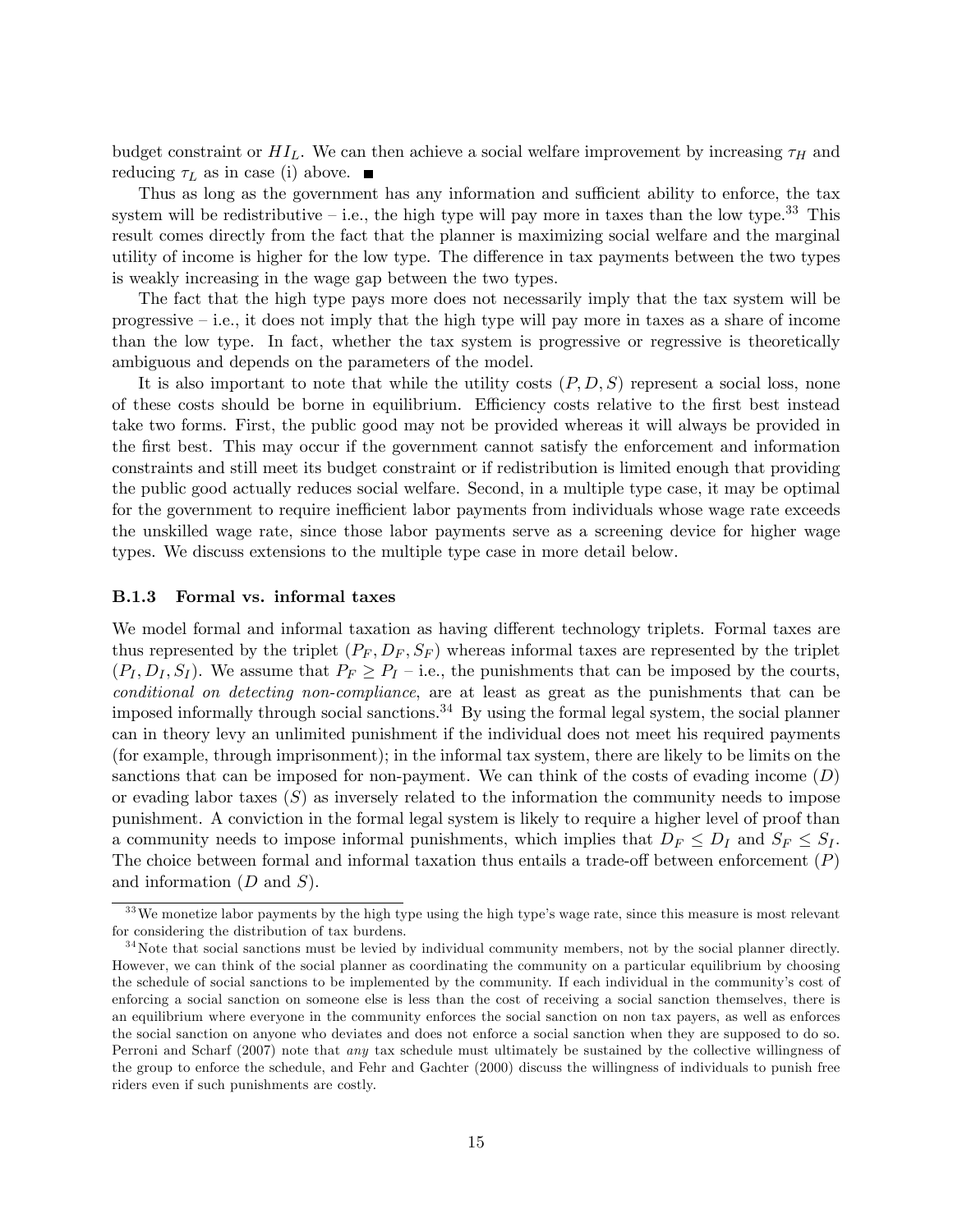Considering a limiting case may be useful for intuition. As  $P_F \to \infty$  and  $D_I \to \infty$ , formal taxes are limited by the IC constraints (hidden income and shirking) whereas informal taxes are limited by IR constraints (punishments). Note that there are two potential sources of informational advantage in the informal system: communities effectively have more information about true earnings ability and they are better able to monitor labor payments. Either of these advantages is sufficient to generate the result that informal taxation may be preferable to formal taxation; we believe both are relevant in explaining the observed stylized facts, as we discuss below.

# B.2 The informal tax framework and the stylized facts

#### B.2.1 The choice between formal and informal taxes

It is straightforward to see that loosening any of the constraints faced by the local government will weakly allow it to achieve higher social welfare. This framework therefore suggests that informal taxation is likely to result in a social welfare improvement relative to formal taxation when: (1) the ability of the community to levy social sanctions  $(P_I)$  is high; (2) there is more available information about incomes informally than formally  $(D_F < D_I)$ ; and (3) the ability to monitor labor payments informally is greater than the ability to monitor formally  $(S_F < S_I)$ .

The prevalence of informal taxation throughout our sample of developing countries, particularly in rural areas, is consistent with the existing evidence that informal insurance and credit markets may function more effectively in rural areas, where information is better and villagers are better able to levy informal sanctions for default (Townsend 1995, Besley and Coate 1995, Banerjee and Newman 1998, Ghatak 1999). The ability to verify income legally may also be more difficult in developing countries, since many individuals work in or can easily shift into the informal sector.<sup>35</sup> Unsurprisingly, informal taxation mechanisms are not generally observed in developed countries, where it is harder to hide income and where social sanctions may be less effective.

Our model has considered the choice between formal and informal taxation made by a given local government. Even within developing countries, information and social enforcement are likely to be effective within small communities. This is consistent with the observation that informal taxes tend to be levied at local levels, rather than by higher levels of government.

The framework also clarifies why labor payments are more commonly observed in informal taxation systems rather than in formal tax systems. Although labor payments are always desirable as a screening device, they are also likely to be hard to verify legally. Therefore, the community can more easily make use of labor payments as a screening device through the informal system. Note that labor taxes are sometimes implemented through the formal tax schedule. Systems of corvee labor, for example, were common at one time in Europe and elsewhere, and mandatory labor taxes still exist in some countries, such as Vietnam. It may be that in at least some of these contexts, local landlords or officials did not have to meet the burden of proof required by a court in order to punish non-compliers, resulting in a high  $S_F$ .<sup>36</sup>

 $35$ Similarly, while landholding may be legally verifiable in theory, land taxes in developing countries have also proven difficult to implement in practice (Burgess and Stern 1993).

<sup>36</sup>A number of studies have documented substantial absenteeism in sectors such as health and education in developing countries (e.g., Banerjee and Duflo 2006), which suggests that the effectiveness of formal public works projects may be constrained by shirking as well.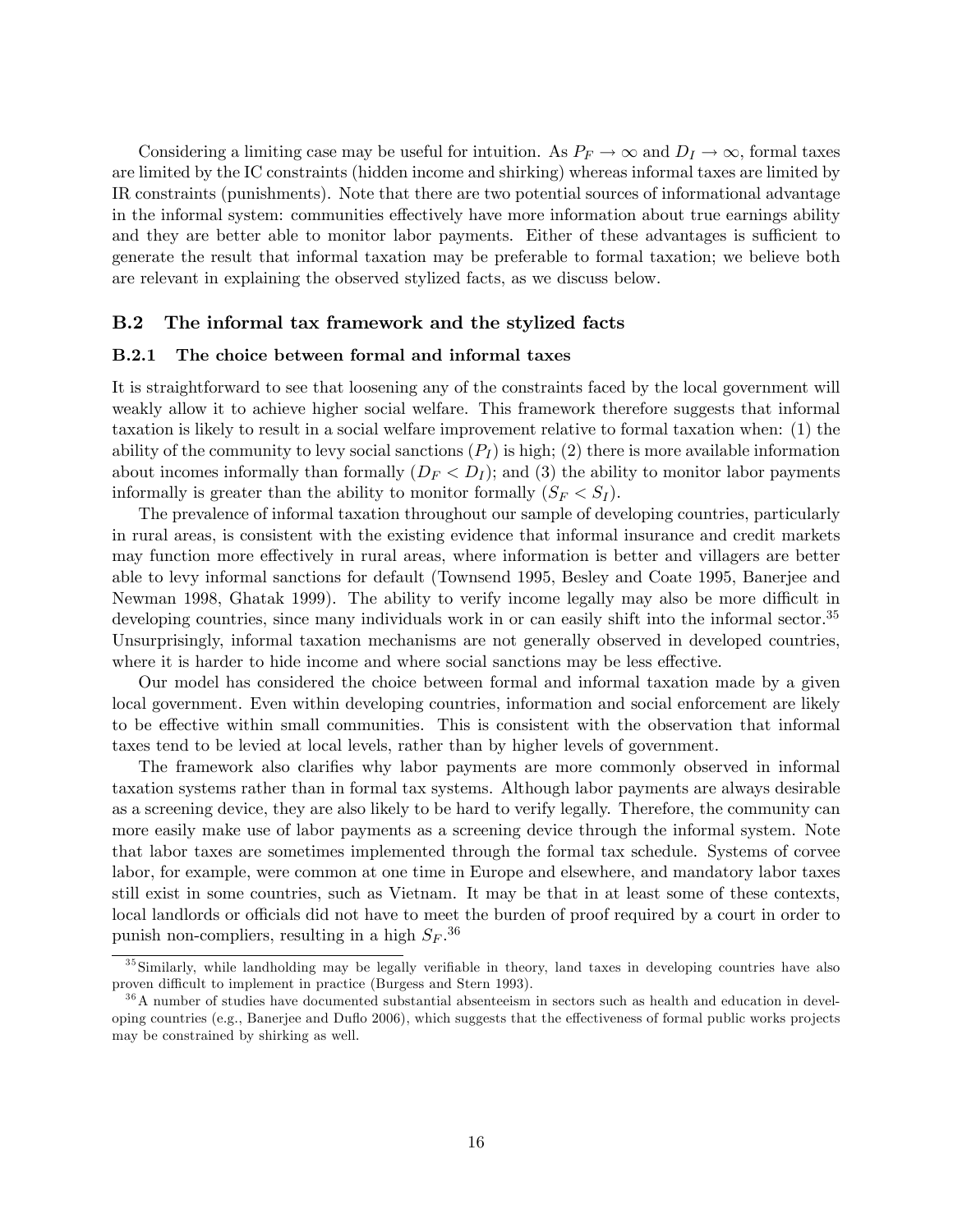# B.2.2 The distribution and form of informal taxes

The informal tax model makes a number of predictions about the distribution and form of informal tax payments. As discussed above, the framework suggests that informal tax payments should be increasing with household expenditures. We find that the elasticity of total payment with respect to household expenditure is positive in all countries (shown in Table 6), consistent with the prediction of the model. Moreover, in the simple two-type case, it will be optimal for the public good to be financed solely by the high types if income inequality is sufficiently high and the planner has the ability to satisfy the high type's IR and hidden income IC constraints. The data is also consistent with this prediction: we observe significantly positive participation gradients in the majority of sample countries (Table 6).

In our simple framework, we have focused on the local government making a choice between formal and informal taxes. In practice, the optimal solution may involve the government levying both types of taxes. The observation that formal direct taxes are generally more progressive than informal taxes could result from local governments levying formal taxes until D binds. While such a formal tax system could be progressive, once D binds, a marginal expansion of the formal tax system could then only be achieved by a (very regressive) poll tax. The local government might instead choose to expand financing through informal taxes, where some degree of redistribution can be achieved by making use of the higher information  $(D \text{ and } S)$  available informally. The fact that formal direct taxes tend to be very small (Figure 1) is consistent with the idea that local governments are constrained in their ability to levy formal taxes, i.e.,  $D$  may be binding.<sup>37</sup>

Our framework also rationalizes the prevalence of labor payments observed in the data. In the first best case, the government will be indifferent between having the low type pay in labor versus money. In our framework, the government will always prefer to have the low type pay in labor if the shirking constraint does not bind, since doing so allows the government to extract greater payments from those with (unobservably) higher income. If the shirking constraint does bind, the low type may make payments in both money and labor, consistent with what we observe in the data (Table 3, Panel B). Conversely, high types should pay in money rather than in labor, which is what we observe in almost all countries (Table 8).

#### B.3 Extensions to multiple types

This section discusses two extensions of the model. First, we consider the case where the low type's wage is above the unskilled wage rate, so that having the low type pay in labor imposes social costs. Second, we consider what happens when we introduce more than two types into the model. Together, these two extensions allow the model to closely match all of the stylized facts demonstrated above.

First, consider the case when both the high and low wages are above the unskilled wage rate. Specifically, suppose that a fraction  $\alpha$  of the population earns wage  $w_H$  and a fraction  $1 - \alpha$  earns wage  $w_M$ , where  $w_H > w_M$ . The labor payments of each type are valued by the government at wage rate  $w_L$ , where  $w_L < w_M$ . The enforcement, hidden income and shirking constraints are the same as above, with the difference that the low skilled type is now receiving wage  $w_M$  and paying taxes  $\lambda_M w_M + \tau_M$ . In this case, the general pattern of the equilibrium – with the high type paying more in total and the high type never paying labor taxes  $-$  still holds, i.e.:

 $37\,\text{By contrast, indirect formal taxes (VAT) are large, but these tend to be levied by state and national governments.}$ and could be administratively difficult to administer at the local level.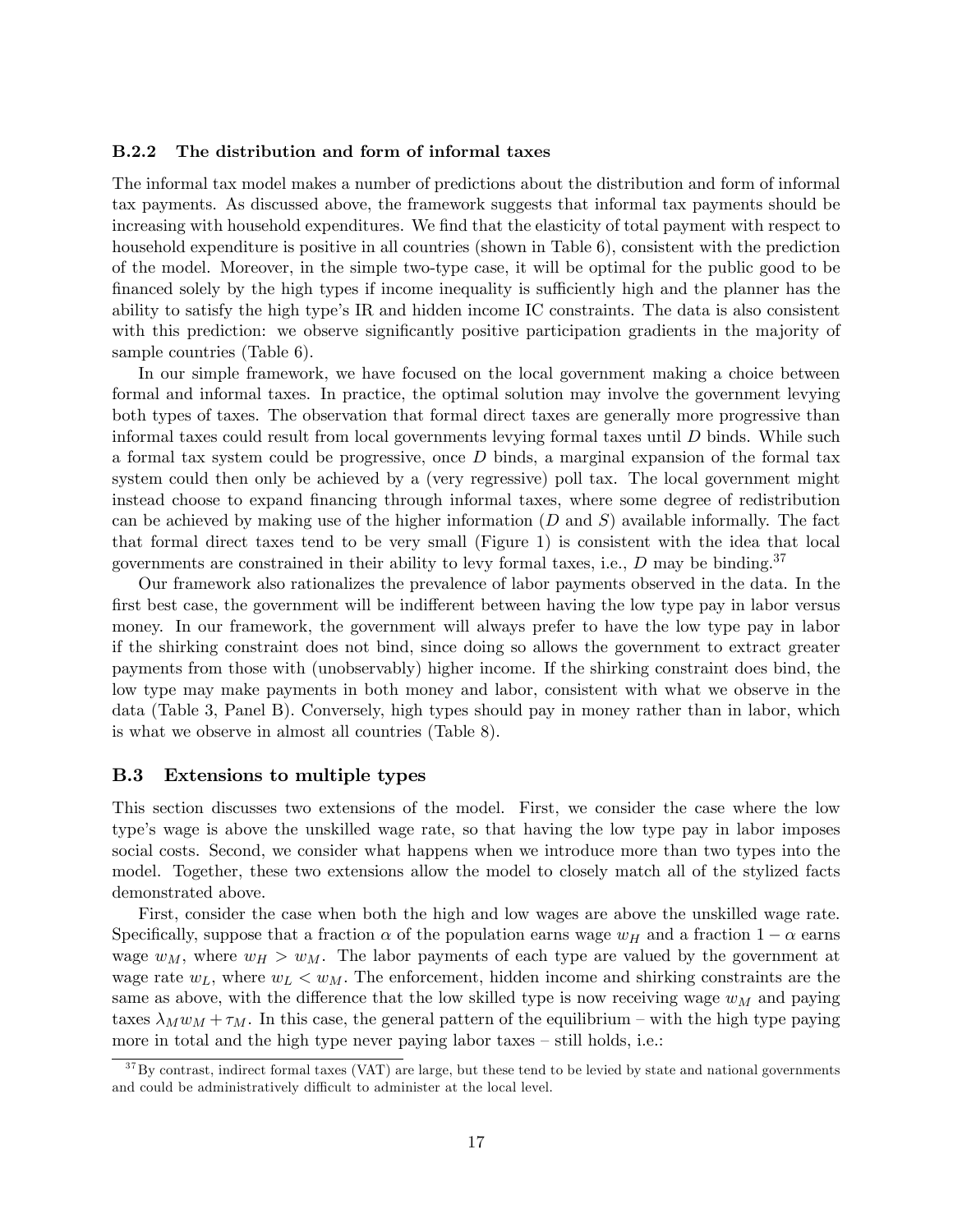**Remark 4** Even if  $w_M > w_L$ ,  $\lambda_H = 0$  and  $\tau_H > \tau_M + w_M \lambda_M$  under conditions analogous to those given in Remarks 1 and 3.

**Proof.** We denote the low type's income and tax payments by the subscript  $M$ , to differentiate them from the notation for the unskilled wage rate at which government values labor,  $w<sub>L</sub>$ . The fact that at the optimum level of payments  $\lambda_H = 0$  can be shown using a proof similar to the one used for Remark 1 with the additional condition that if  $SC_M$  does not bind, then it must be the case that  $D > u(w_M(1 - \lambda_H) - \tau_H) - u(w_M(1 - \lambda_M) - \tau_M)$  in order for  $H I_M$  to be satisfied.

To show that the tax payments are strictly increasing in income, the proof is similar to the one used to prove Remark 3.  $\blacksquare$ 

The key difference if  $w_M > w_L$  is that using labor as a screening device now has real social costs, so it affects the attractiveness of using labor as a screening device. Nevertheless, we show with a numerical example that it is still possible to obtain similar equilibria, i.e.:

**Remark 5** Even if  $w_M > w_L$ , it is still possible to obtain an equilibrium where the high type pays only in money and the low type pays only in labor.

**Example 1** Let  $U(y_i, g) = \ln(y_i) + \theta g$ , where  $y_i = w_i(1 - \lambda_i) - \tau_i$ . We take  $w_H = 9$ ,  $w_M = 4$ ,  $w_L =$  $3.5, \alpha = 1/3, P = 1, D = \ln(10/7), S = \ln(3/2), G/N = 2$  and  $\theta = 2$ .

In the first best, when no constraints bind, the optimal solution would involve  $\tau_H = 16/3$  and  $\tau_M = 1/3$ . The social planner would not use any labor taxes since both individuals' labor is publicly valued at a lower rate than their outside wage.

If we introduce the enforcement, hidden income and shirking constraints, then the hidden income constraint for the high type would not be satisfied at the first-best values of  $\tau_H$  and  $\tau_M$ . Thus, labor would have to be used as a screening device to make the low type's tax mix less attractive to the high type. By requiring the low type to pay some taxes in labor, the high type's utility cost of switching to the low type's tax mix is increased since the high type values his labor at a higher wage rate than the government. However, the introduction of labor payments also increases the low type's total tax payment, since his labor is also valued at a lower rate than his outside wage. Thus, P; D and S must be high enough so that the constraints hold even after these changes in the tax mix.

In this example, after switching the low type's payment to labor instead of money, the hidden income constraint for the high type will be satisfied with equality. Solving the constrained maximization numerically, at the optimal level,  $\tau_H^* = 4.26$ ,  $\lambda_H^* = 0$  and  $\tau_M^* = 0$ ,  $\lambda_M^* \simeq 0.25$ . The total tax payment for the low type increases to  $w_M\lambda_M \simeq 1$ , reflecting the need to use the low type's payment as a screening device. One can check, for example, that welfare under this scenario is greater than, for example, setting  $\tau_H = \tau_L$ , or setting  $\lambda_L = 0$  and setting  $\tau_H$  and  $\tau_L$  such HI<sub>H</sub> binds.

Note that we can always guarantee that it will continue to be optimal to provide the public good by setting  $\theta$  high enough.

The model thus provides a potential explanation for labor payments made by those with an opportunity cost above the unskilled wage rate, despite the fact that these in-kind payments are inefficient.

Second, we examine the case when there are three types in the model. With three types, we can simultaneously consider participation gradients (i.e., does the household pay anything at all) and the quantity paid conditional on participating. With a numerical example we can show the following possibility result: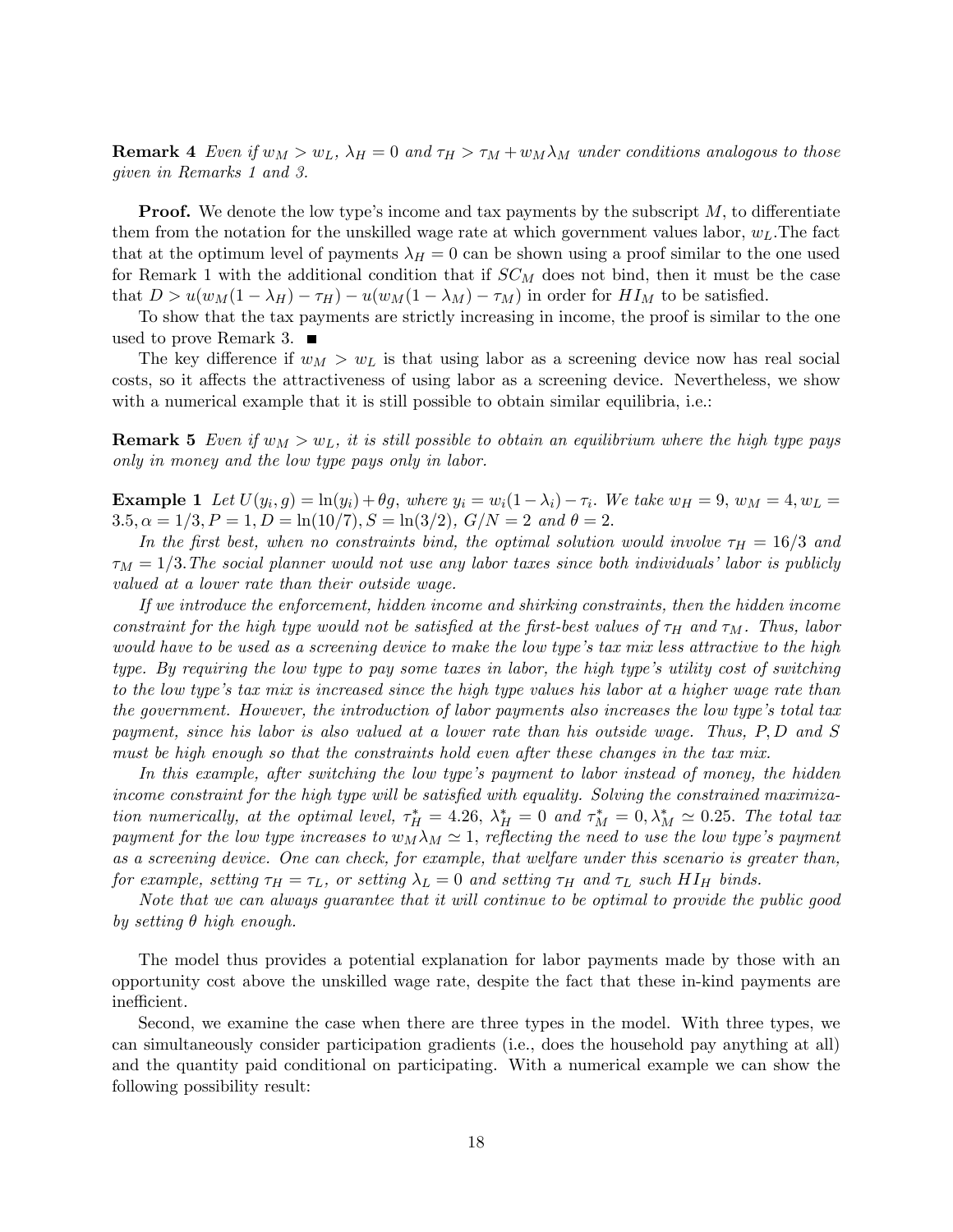**Remark 6** If there are multiple types and if the cost of hiding income increases with the amount of income hidden, it is possible to get both a positive participation gradient and a positive income gradient conditional on participating.

**Example 2** As in the previous example, let  $U(y_i, g) = \ln(y_i) + \theta g$ , where  $y_i = w_i(1 - \lambda_i) - \tau_i$ . Assume there are three types of individuals in the community: high-skilled, medium-skilled and lowskilled, each representing a share  $\alpha = 1/3$  of the population. We take  $w_H = 11$ ,  $w_M = 5$ ,  $w_L = 4.5$ ,  $G/N = 2$  and  $\theta = 2.$  Let  $D_{ij}$  denote the utility cost for individual of type i to hide income and pretend to be of type j. Assume the punishment and utility cost of shirking P and S are identical for all types. We let  $P = 1$ ,  $S = \ln(3/2)$ ,  $D_{HM} = D_{MH} = \ln(1.45)$ ,  $D_{HL} = D_{LH} = \ln(1.9)$ ,  $D_{ML} = D_{LM} = \ln(1.3)$ . Notice that the cost of hiding income is increasing with the amount hidden in such a way that switching to the medium type's tax rates is always more attractive for the high type than switching to the low type's tax rates.

In the first best case, when no constraints bind, the optimal allocation involves  $\tau_H = 6, \tau_M = 0$ ,  $\tau_L = 0$  and no labor payments. This allocation reflects the large difference in income between the high type and the other two types. However, at this allocation, the hidden income constraint would not hold for the high type, who would have an incentive to switch to be the medium type's schedule. Therefore, the constrained maximization problem will use labor payments as a method of making the medium type's payment less attractive to the high type. (In this example, the large gap between the high and medium wages makes increasing the medium type's labor payments preferable to increasing his monetary payments.)

Solving the constrained maximization problem numerically yields  $\tau_H = 5$ ,  $\tau_M = 0$ ,  $\lambda_M = 0.214$ ,  $\tau_L = 0$  and  $\lambda_L = 0$ . In this example, we obtain a case in which the lowest type is not required to pay anything, the medium-skilled type is required to supply labor, and the high-skilled type only pays in money.

Note that we can always guarantee that it will continue to be optimal to provide the public good by setting  $\theta$  high enough.

This example provides parameter values for which the pattern outlined in the above remark will hold at the optimal solution. Moreover, in this numerical example, it is also be optimal for the middle type, whose wage rate is greater than the unskilled wage rate, to pay in the form of labor, since these payments serve as a screening device. We have thus provided an example that encompasses many of the stylized facts: a positive participation gradient, a positive income gradient conditional on paying, prevalent labor payments, a steeper gradient on money payments than on labor payments, and labor payments by those whose incomes are greater than the unskilled wage rate.

# B.4 References

Abramitzky, R. 2008. The Limits of Equality: Insights from the Israeli Kibbutz," Quarterly Journal of Economics.  $123(3)$ ,  $1111-1159$ .

Alesina, A., Baqir, R. and Easterly, W. 1999. "Public Goods and Ethnic Divisions," Quarterly Journal of Economics.  $114(4)$ ,  $1243-1284$ .

Andreoni, J. 1990. "Impure Altruism and Donations to Public Goods: A Theory of Warm-Glow Giving," The Economic Journal.  $100(401)$ ,  $464-477$ .